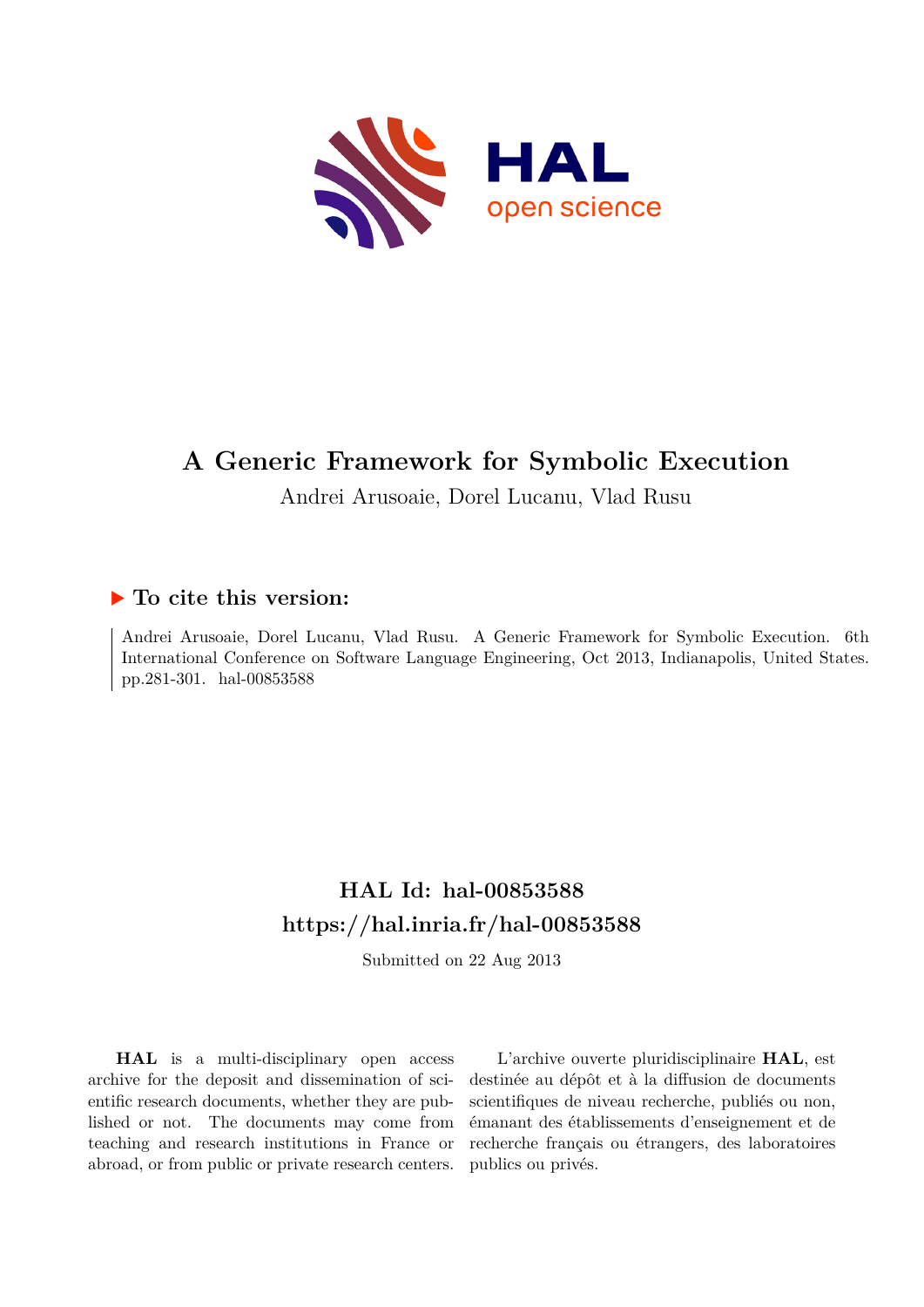### A Generic Framework for Symbolic Execution

Andrei Arusoaie<sup>1</sup>, Dorel Lucanu<sup>1</sup>, and Vlad Rusu<sup>2</sup>

<sup>1</sup> Faculty of Computer Science, Alexandru Ioan Cuza University, Iaşi, Romania andrei.arusoaie@gmail.com,dlucanu@info.uaic.ro 2 Inria Lille Nord Europe, France vlad.rusu@inria.fr

Abstract. We propose a language-independent symbolic execution framework for languages endowed with a formal operational semantics based on term rewriting. Starting from a given definition of a language, a new language definition is automatically generated, which has the same syntax as the original one but whose semantics extends data domains with symbolic values and adapts semantical rules to deal with these values. Then, the symbolic execution of concrete programs is the execution of programs with the new symbolic semantics, on symbolic input data. We prove that the symbolic execution thus defined has the properties naturally expected from it. A prototype implementation of our approach was developed in the K Framework. We demonstrate the genericity of our tool by instantiating it on several languages, and show how it can be used for the symbolic execution and model checking of several programs.

### 1 Introduction

Symbolic execution is a well-known program analysis technique introduced in 1976 by James C. King [12]. Since then, it has proved its usefulness for testing, verifying, and debugging programs. Symbolic execution consists in executing programs with symbolic inputs, instead of concrete ones, and it involves the processing of expressions involving symbolic values [19]. The main advantage of symbolic execution is that it allows reasoning about multiple concrete executions of a program, and its main disadvantage is the state-space explosion determined by decision statements and loops. Recently, the technique has found renewed interest in the formal-methods community due to new algorithmic developments and progress in decision procedures. Current applications of symbolic execution are diverse and include automated test input generation [13], [27], invariant detection [18], model checking [11], and proving program correctness [26,7]. We believe there is a need for a formal and generic approach to symbolic execution, on top of which language-independent program analysis tools can be developed.

The *state* of a symbolic program execution typically contains the next statement to be executed, symbolic values of program variables, and the path condition, which constrains past and present values of the variables (i.e., constraints on the symbolic values are accumulated on the path taken by the execution for reaching the current instruction). The states, and the transitions between them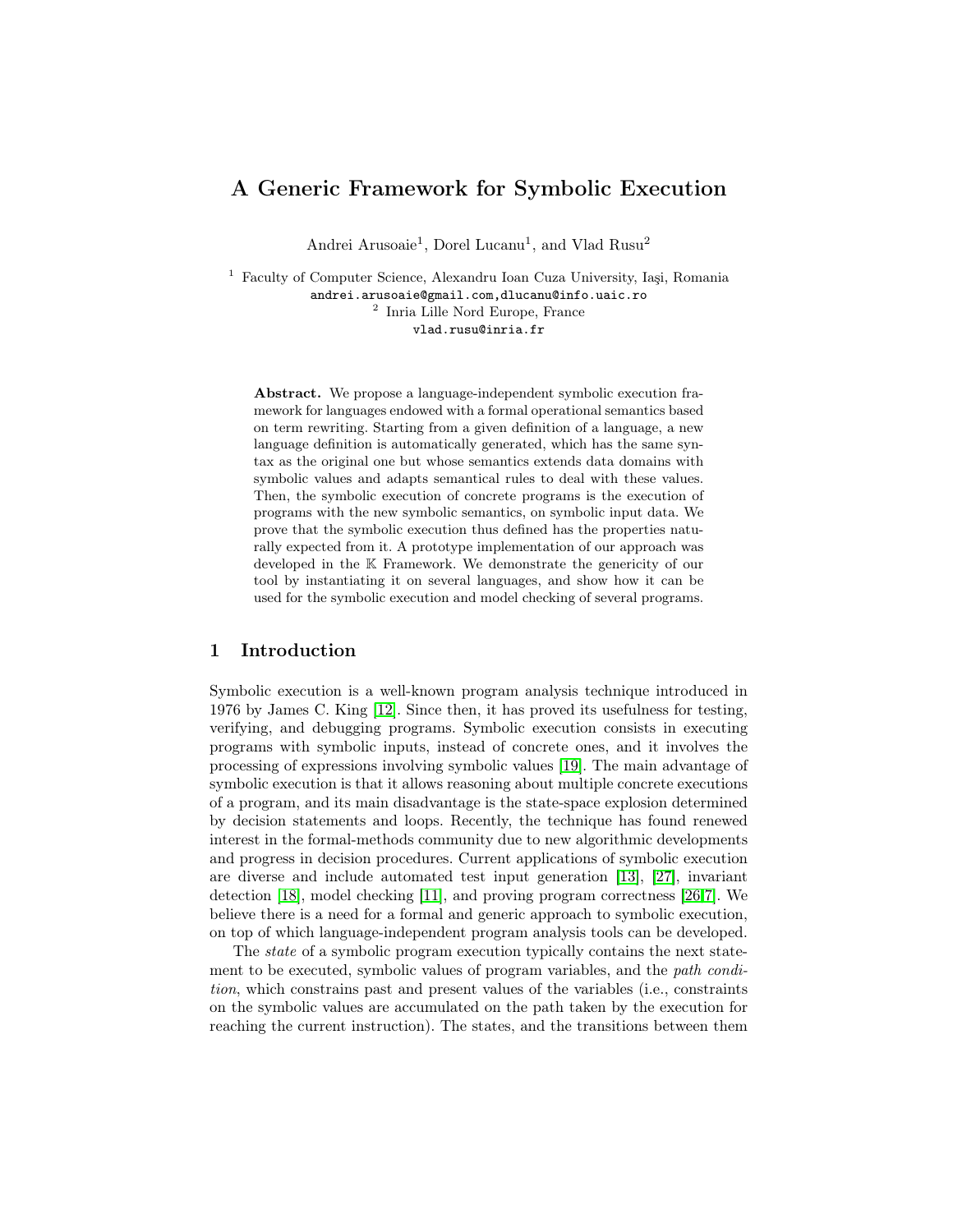induced by the program instructions generate a *symbolic execution tree*. When the control flow of a program is determined by symbolic values (e.g., the next instruction to be executed is a conditional statement, whose Boolean condition depends on symbolic values) then there is a branching in the tree. The path condition can then be used to distinguish between different branches.

Our contribution The main contribution of the paper is a formal, languageindependent theory and tool for symbolic execution, based on a language's operational semantics defined by term-rewriting<sup>3</sup>. To our best knowledge, our framework is the only one supporting automatic derivation of the symbolic semantics of languages from their concrete semantics. On the theoretical side, we introduce a transformation between languages such that the symbolic execution in the source language is defined as the concrete execution in the transformed language. We prove that the symbolic execution thus defined has the following properties, which ensure that it is related to concrete program execution in a natural way:

Coverage: to every concrete execution there corresponds a feasible symbolic one;

Precision: to every feasible symbolic execution there corresponds a concrete one;

where two executions are said to be corresponding if they take the same path, and a symbolic execution is feasible if the path conditions along it are satisfiable.

On the practical side, we present a prototype implementation of our approach in K [20], a framework dedicated to defining formal operational semantics of languages. Developing our tool within the K framework enables us to benefit from the many existing language definitions written in K. We briefly describe our implementation as a language-engineering tool, and demonstrate its genericity by instantiating it on several nontrivial languages defined in K. We emphasize that the tool uses the  $\mathbb K$  language-definitions as they are, without requiring modifications, and automatically harnesses them for symbolic execution. The examples illustrate program execution as well as Linear Temporal Logic model checking and bounded model checking using our tool.

We note that the proposed approach deals with symbolic data, not with symbolic code. Hence, it is restricted to languages in which data and code are distinct entities that cannot be mixed. This excludes, for example, higher-order functional languages in which code can be passed as data between functions.

Related work There is a substantial number of tools performing symbolic execution available in the literature. However, most of them have been developed for specific programming languages and are based on informal semantics. Here we mention some of them that are strongly related to our approach.

Java PathFinder [28] is a complex symbolic execution tool which uses a model checker to explore different symbolic execution paths. The approach is applied to Java programs and it can handle recursive input data structures, arrays,

<sup>&</sup>lt;sup>3</sup> Most existing operational semantics styles (small-step, big-step, reduction with evaluation contexts,  $\dots$ ) have been shown to be representable in this way in [25].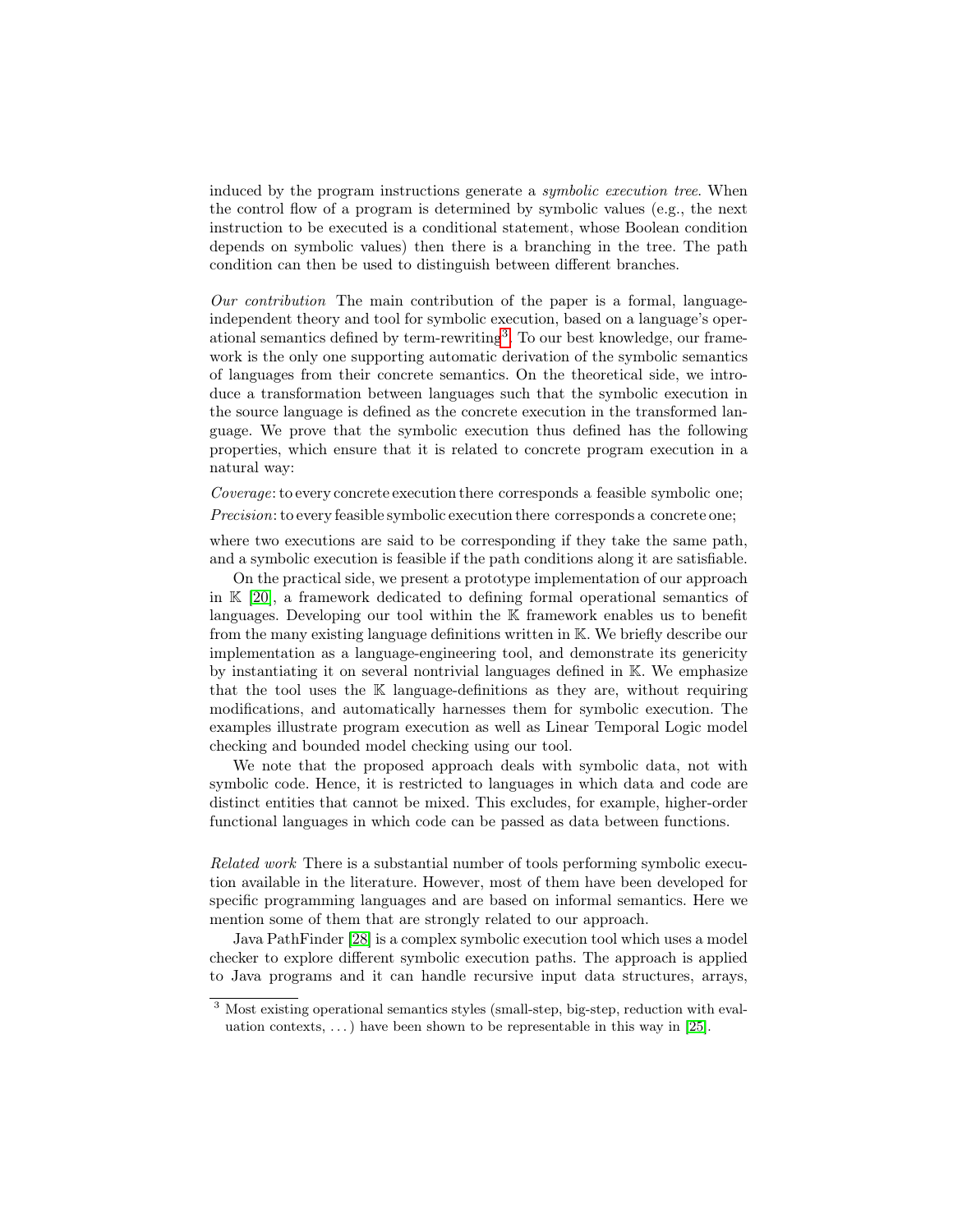preconditions, and multithreading. Java PathFinder can access several Satisfiability Modulo Theories (SMT) solvers and the user can also choose between multiple decision procedures. We have instantiated our generic approach to a formal definition of Java defined in the K framework, and have performed symbolic execution on several programs. This shows that our tool can tackle real languages.

Another approach consists in combining concrete and symbolic execution, also known as concolic execution. First, some concrete values given as input determine an execution path. When the program encounters a decision point, the paths not taken by concrete execution are explored symbolically. This type of analysis has been implemented by several tools: DART [9], CUTE [23], EXE [4], PEX [5]. We note that our approach allows mixed concrete/symbolic execution; it can be the basis for language-independent implementations of concolic execution.

Symbolic execution has initially been used in automated test generation [12]. It can also be used for proving program correctness. There are several tools (e.g. Smallfoot [3]) which use symbolic execution together with separation logic to prove Hoare triples. There are also approaches that attempt to automatically detect invariants in programs([18], [22]). Another useful application of symbolic execution is the static detection of runtime errors. The main idea is to perform symbolic execution on a program until a state is reached where an error occurs, e.g., null-pointer dereference or division by zero. We show that the implementation prototype we developed is also suitable for such static code analyses.

Another body of related work is symbolic execution in term-rewriting systems. The technique called narrowing, initially used for solving equation systems in abstract datatypes, has been extended for solving reachability problems in term-rewriting systems and has sucessfully been applied to the analysis of security protocols [17]. Such analyses rely on powerful unification-modulo-theories algorithms [8], which work well for security protocols since there are unification algorithms modulo the theories involved there (exclusive-or,  $\dots$ ). This is not always the case for programming languages with arbitrarily complex datatypes.

Regarding performances, our generic and formal tool is, quite understandably, not in the same league as existing pragmatic tools, which are dedicated to specific languages (e.g. Java PathFinder for Java, PEX for  $C#$ , KLEE for LLVM) and are focused on specific applications of symbolic execution. Our purpose is to automatically generate, from a formal definition of any language, a symbolic semantics capable of symbolically executing programs in that language, and to provide users with means for building their applications on top of our tool. For instance, in order to generate tests for programs, the only thing that has to be added to our framework is to request models of path conditions using, e.g., SMT solvers. Formal verification of programs based on deductive methods and predicate abstractions are also currently being built on top of our tool.

Structure of the paper Section 2 introduces our running example (the simple imperative language imp) and its definition in K. Section 3 introduces a framework for language definitions, making our approach generic in both the languagedefinition framework and the language being defined;  $\mathbb{K}$  and IMP are just in-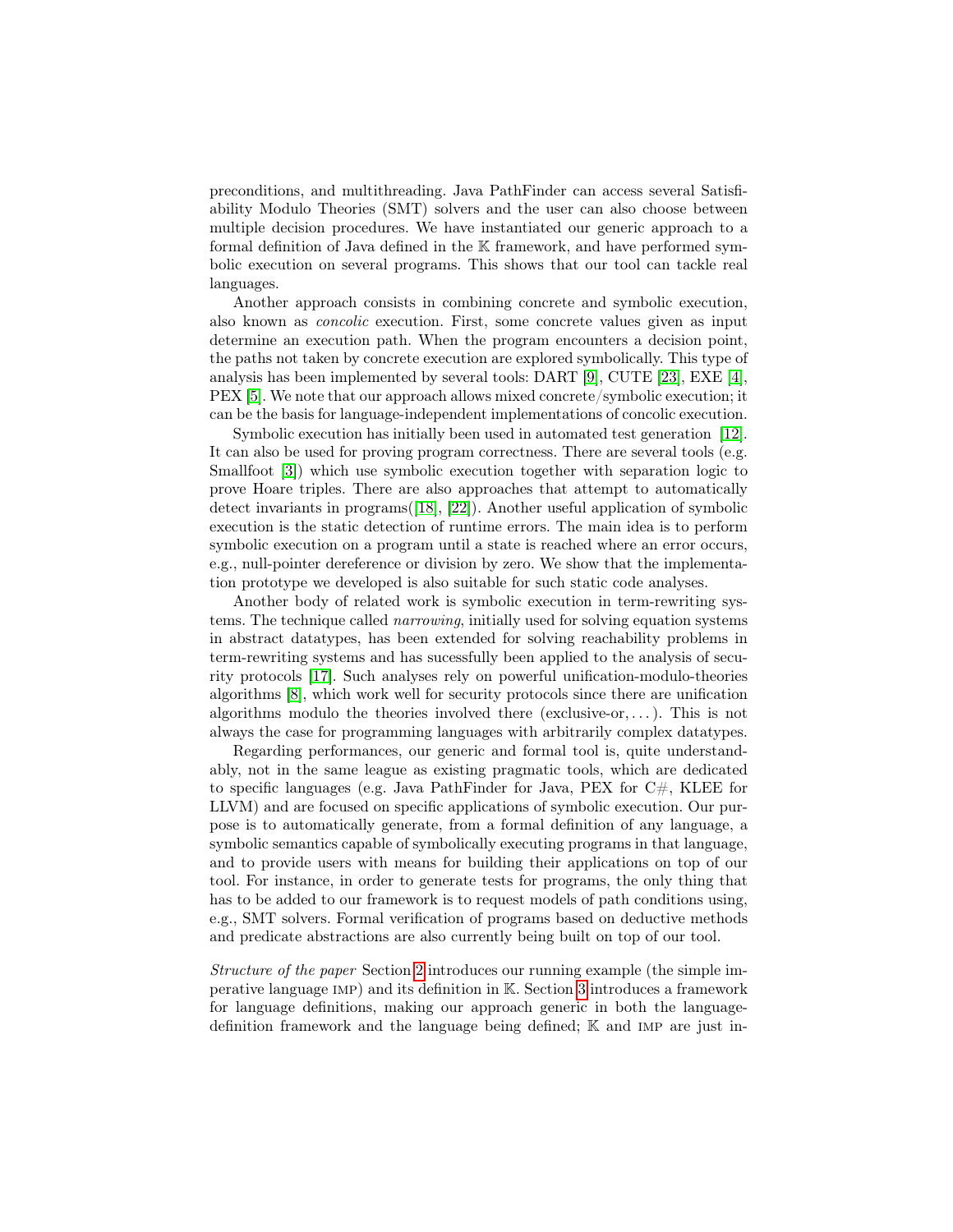$Id ::=$  domain of identifiers  $Int ::=$  domain of integer numbers (including operations)  $Bool ::=$  domain of boolean constants (including operations)  $AExp :: = Int$  |  $AExp / AExp$  [strict] |  $Id$  |  $AExp * AExp$  [strict]  $|(AExp)$   $|AExp + AExp$  [strict]  $BExp :: = Bool$  $| (BExp)$   $| AExp \leq AExp$  [strict] | not  $BExp$  [strict] |  $BExp$  and  $BExp$  [strict(1)]  $Stmt ::=$ skip  $\vert$  {  $Stmt$  }  $\vert$   $Stmt$  ;  $Stmt$   $\vert$   $Id := AExp$ | while BExp do Stmt | if  $BExp$  then  $Stmt$  else  $Stmt$  [strict(1)]  $Code ::= Id | Int | Bool | AExp | BExp | Stmt | Code \cap Code$ 

Fig. 1. K Syntax of IMP

stances for the former and latter, respectively. Section 4 shows how the definition of a language  $\mathcal L$  can be automatically transformed into the definition of a language  $\mathcal{L}^{\mathfrak{s}}$  by extending the data of  $\mathcal L$  with symbolic values, and by providing the semantical rules of  $\mathcal L$  with means to process those values. Section 5 deals with the symbolic semantics and with its relation to the concrete semantics, establishing the coverage and precision results stated in this introduction. Section 6 describes an implementation of our approach in the K framework and show how it is automatically instantiated to nontrivial languages defined in K.

An Appendix (for the reviewers only, not to be included in the final version) contains more detailed descriptions of the examples and of the tool.

### 2 A Simple Imperative Language and its Definition in K

Our running example is imp, a simple imperative language intensively used in research papers. The syntax of IMP is described in Figure 1 and is mostly selfexplainatory since it uses a BNF notation. The statements of the language are either assignments, if statements, while loops,  $skip$  (i.e., the empty statement), or blocks of statements. The attribute strict in some production rules means the arguments of the annotated expression/statement are evaluated before the expression/statement itself. If *strict* is followed by a list of natural numbers then it only concerns the arguments whose positions are present in the list.

The operational semantics of imp is given as

 $Cfg ::= \langle \langle Code \rangle_k \langle Map_{Id,Int} \rangle_{env} \rangle_{cfg}$ Fig. 2. K Configuration of IMP a set of (possibly conditional) rewrite rules. The terms to which rules are applied are called configurations. Configurations typically contain the

program to be executed, together with any additional information required for program execution. The structure of a configuration depends on the language being defined; for imp, it consists only of the program code to be executed and an environment mapping variables to values.

Configurations are written in  $\mathbb K$  as nested structures of cells: for IMP this consists of a top cell cfg, having a subcell k containing the code and a subcell env containing the environment (cf. Figure 2). The code inside the k cell is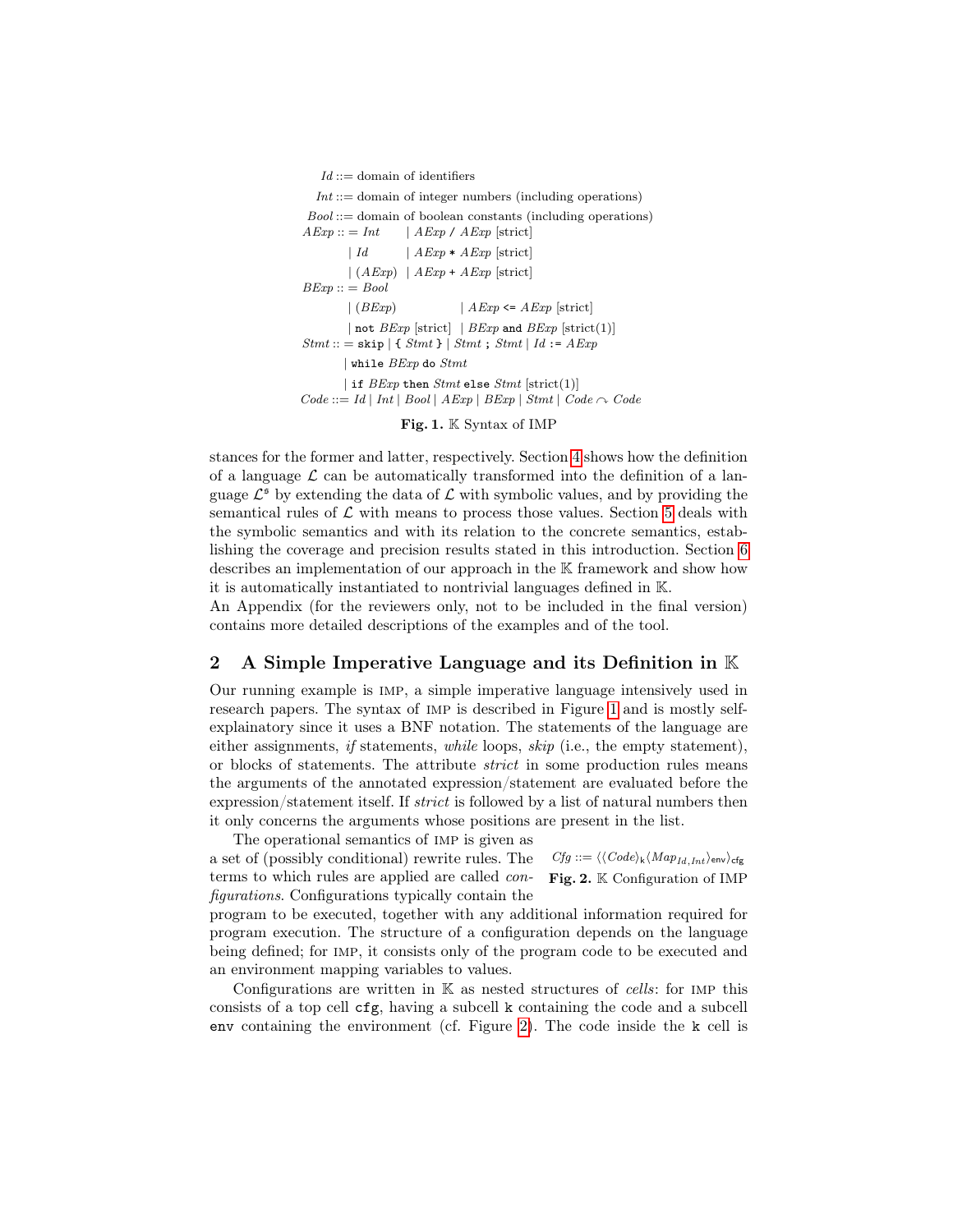$$
\langle\langle I_1 + I_2 - \rangle_k - \rangle_{\text{tr}} \Rightarrow \langle\langle I_1 + I_{\text{int}} I_2 - \rangle_k - \rangle_{\text{tr}}
$$
\n
$$
\langle\langle I_1 * I_2 - \rangle_k - \rangle_{\text{cfg}} \Rightarrow \langle\langle I_1 * I_{\text{int}} I_2 - \rangle_k - \rangle_{\text{cfg}}
$$
\n
$$
\langle\langle I_1 / I_2 - \rangle_k - \rangle_{\text{cfg}} \land I_2 \neq_{\text{Int}} 0 \Rightarrow \langle\langle I_1 / I_{\text{int}} I_2 - \rangle_k - \rangle_{\text{cfg}}
$$
\n
$$
\langle\langle I_1 \langle I_2 - I_2 - \rangle_k - \rangle_{\text{cfg}} \Rightarrow \langle\langle I_1 \leq_{\text{Int}} I_2 - \rangle_k - \rangle_{\text{cfg}}
$$
\n
$$
\langle\langle \text{true and } B - \rangle_k - \rangle_{\text{cfg}} \Rightarrow \langle\langle B - \rangle_k - \rangle_{\text{cfg}}
$$
\n
$$
\langle\langle \text{false and } B - \rangle_k - \rangle_{\text{cfg}} \Rightarrow \langle\langle \text{false } - \rangle_k - \rangle_{\text{cfg}}
$$
\n
$$
\langle\langle \text{note } B - \rangle_k - \rangle_{\text{cfg}} \Rightarrow \langle\langle \text{false } - \rangle_k - \rangle_{\text{cfg}}
$$
\n
$$
\langle\langle \text{skip } - \rangle_k - \rangle_{\text{cfg}} \Rightarrow \langle\langle \neg B - \rangle_k - \rangle_{\text{cfg}}
$$
\n
$$
\langle\langle \text{skip } \rangle_k - \rangle_{\text{cfg}} \Rightarrow \langle\langle \neg B - \rangle_k - \rangle_{\text{cfg}}
$$
\n
$$
\langle\langle \text{skip } \rangle_k - \rangle_{\text{cfg}} \Rightarrow \langle\langle S_1 \rangle - \rangle_{\text{cfg}}
$$
\n
$$
\langle\langle \text{f } S \} - \rangle_k - \rangle_{\text{cfg}} \Rightarrow \langle\langle S_1 \rangle - \rangle_{\text{cfg}} \Rightarrow \langle\langle S_1 \rangle_k - \rangle_{\text{cfg}}
$$
\n
$$
\langle\langle \text{if true then } S_1 \text{ else } S_2 - \rangle_k - \rangle_{\text{cfg}} \Rightarrow \langle\langle S_1 \rangle_k - \rangle_{\text{cfg}}
$$
\n
$$
\langle
$$

Fig. 3. K Semantics of IMP

represented as a list of computation tasks  $C_1 \cap C_2 \cap \ldots$  to be executed in the given order. Computation tasks are typically statements and expressions. The environment in the env cell is a set of bindings of identifiers to values, e.g.,  $a \mapsto 3$ ,  $b \mapsto 1$ .

The semantics of imp is shown in Figure 3. Each rewrite rule from the semantics specifies how the configuration evolves when the first computation task from the k cell is executed. Dots in a cell mean that the rest of the cell remains unchanged. Most syntactical constructions require only one semantical rule. The exceptions are the conjunction operation and the if statement, which have Boolean arguments and require two rules each (one rule per Boolean value).

In addition to the rules shown in Figure 3 the semantics of imp includes additional rules induced by the *strict* attribute. We show only the case of the if statement, which is strict in the first argument. The evaluation of this argument is achieved by executing the following rules:

 $\langle\langle \text{if }BE \text{ then } S_1 \text{ else } S_2 \cap C\rangle_{\mathsf{k}} \rightarrow \langle\langle BE \cap \text{if } \Box \text{ then } S_1 \text{ else } S_2 \cap C\rangle_{\mathsf{k}} \rightarrowtail_{\text{cfg}}$  $\langle\langle B\cap \texttt{if}\ \Box \ \texttt{then}\ S_1 \texttt{else}\ S_2 \cap C\rangle_{\mathsf{k}} \rightarrowtail_{\texttt{cfg}} \Rightarrow \quad \quad \langle\langle \texttt{if}\ B \texttt{then}\ S_1 \texttt{else}\ S_2 \cap C\rangle_{\mathsf{k}} \rightarrowtail_{\texttt{cfg}} \rangle$ 

Here, BE ranges over  $BExp \setminus \{false, true\}$ , B ranges over the Boolean values  ${false, true}$ , and  $\square$  is a special variable, destined to receive the value of BE once it is computed, typically, by the other rules in the semantics.

### 3 The Ingredients of a Language Definition

In this section we identify the ingredients of language definitions in an algebraic and term-rewriting setting. The concepts are explained on the  $K$  definition of imp. We assume the reader is familiar with the basics of algebraic specification and rewriting. A language  $\mathcal L$  can be defined as a triple  $(\Sigma, \mathcal T, \mathcal S)$ , consisting of: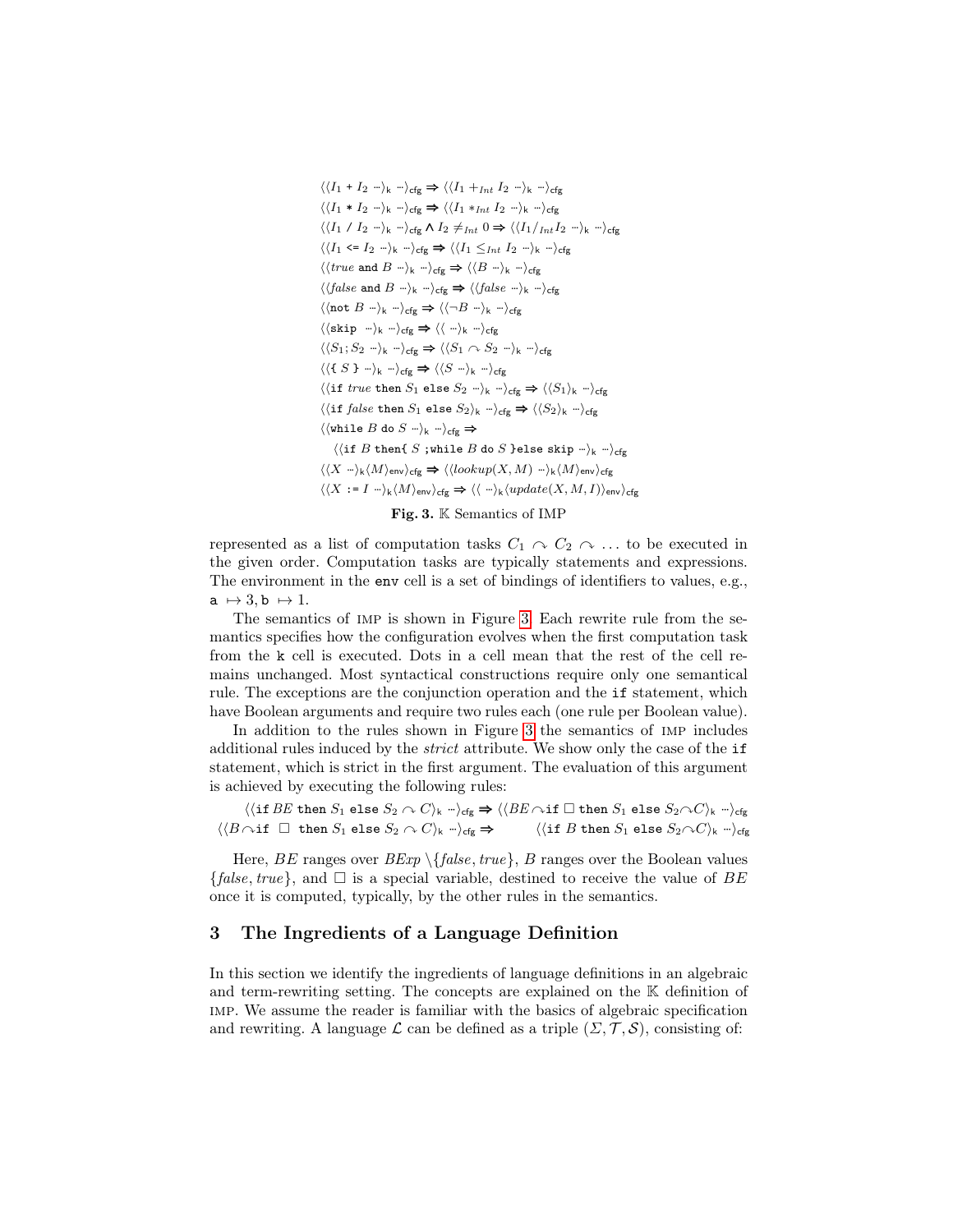- 1. A many-sorted algebraic signature  $\Sigma$ , which includes at least a sort *Cfg* for configurations and a sort Bool for constraint formulas. For the sake of presentation, we assume in this paper that the constraint formulas are Boolean terms built with a subsignature  $\Sigma^{\text{Bool}} \subseteq \Sigma$  including the boolean constants and operations.  $\Sigma$  may also include other subsignatures for other data sorts, depending on the language  $\mathcal{L}$  (e.g., integers, identifiers, lists, maps,...). Let  $\Sigma^{\text{Data}}$  denote the subsignature of  $\Sigma$  consisting of all *data* sorts and their operations. We assume that the sort  $Cfg$  and the syntax of  $\mathcal L$  are not data, i.e., they are defined in  $\Sigma \setminus \Sigma^{\text{Data}}$ . Let  $T_{\Sigma}$  denote the  $\Sigma$ -algebra of ground terms and  $T_{\Sigma,s}$  denote the set of ground terms of sort s. Given a sort-wise infinite set of variables  $Var$ , let  $T_{\Sigma}(Var)$  denote the free  $\Sigma$ -algebra of terms with variables,  $T_{\Sigma,s}(Var)$  denote the set of terms of sort s with variables, and  $var(t)$  denote the set of variables occurring in the term t.
- 2. A  $\Sigma^{\text{Data}}$ -model  $\mathcal{D}$ , which interprets the data sorts and operations. We assume that the model D is reachable, i.e., for all  $d \in \mathcal{D}$  there exists a term  $t \in T_{\Sigma^{\text{Data}}}$ such that  $d = \mathcal{D}_t$ . Let  $\mathcal{T} \triangleq \mathcal{T}(\mathcal{D})$  denote the free  $\Sigma$ -model generated by  $\mathcal{D}$ , i.e.,  $\mathcal T$  interprets the non-data sorts as ground terms over the signature

$$
(\Sigma \setminus \Sigma^{\text{Data}}) \cup \bigcup_{d \in Data} \mathcal{D}_d \tag{1}
$$

where  $\mathcal{D}_d$  denotes the carrier set of the sort d in the algebra  $\mathcal{D}$ , and the elements of  $\mathcal{D}_d$  are added to the signature  $\Sigma \setminus \Sigma^{\text{Data}}$  as constants of sort d. The satisfaction relation  $\rho \models b$  between valuations  $\rho$  and constraint formulas  $b \in T_{\Sigma,Bool}(Var)$  is defined by  $\rho \models b$  iff  $\rho(b) = \mathcal{D}_{true}$ . For simplicity, we often write in the sequel  $true, false, 0, 1...$  instead of  $\mathcal{D}_{true}, \mathcal{D}_{false}, \mathcal{D}_0, \mathcal{D}_1, ...$ 

3. A set S of rewrite rules. Each rule is a pair of the form  $l \wedge b \Rightarrow r$ , where  $l, r \in T_{\Sigma, Cfg}(Var)$  are the rule's *left-hand-side* and the *right-hand-side*, respectively, and  $b \in T_{\Sigma, Bool}(Var)$  is the *condition*. The formal definitions for rules and for the transition system defined by them are given below.

We explain these concepts on IMP. Nonterminals in the syntax  $(Id, Int, Bool, ...)$ are sorts in  $\Sigma$ . Each production from the syntax defines an operation in  $\Sigma$ ; e.g, the production  $AExp ::= AExp + AExp$  defines the operation  $-+_- : AExp \times$  $AExp \rightarrow AExp$ . These operations define the constructors of the result sort. For the sort Cfg, the only constructor is  $\langle\langle \_\rangle_k\langle \_\rangle_{\text{env}}\rangle_{\text{cfg}} : Code \times Map_{Id,Int} \to Cfg.$ The expression  $\langle X := I \cap C \rangle_k \langle X \mapsto 0 \text{ } Env \rangle_{\text{env}}\rangle_{\text{cfg}}$  is a term of  $T_{Cfg}(Var)$ , where X is a variable of sort  $Id$ , I is a variable of sort Int, C is a variable of sort Code (the rest of the computation), and  $Env$  is a variable of sort  $Map_{Id,Int}$  (the rest of the environment). The data algebra  $D$  interprets Int as the set of integers, the operations like  $+_{Int}$  (cf. Figure 3) as the corresponding usual operation on integers, Bool as the set of Boolean values {false, true}, the operation like  $\wedge$  as the usual Boolean operations, the sort  $Map_{Id,Int}$  as the set of maps  $X \mapsto I$ , where  $X$  ranges over identifiers  $Id$  and  $I$  over the integers. The value of an identifier X is an environment M is  $\text{lookup}(X, M)$ , and the environment M, updated by binding an identifier X to a value I, is  $update(X, M, I)$ . Here,  $lookup()$  and update() are operations in a signature  $\Sigma^{\text{Map}} \subset \Sigma^{\text{Data}}$  of maps. The other sorts, AExp, BExp, Stmt, and Code, are interpreted in the algebra  $\mathcal T$  as ground terms over a modification of the form (1) of the signature  $\Sigma$ , in which data subterms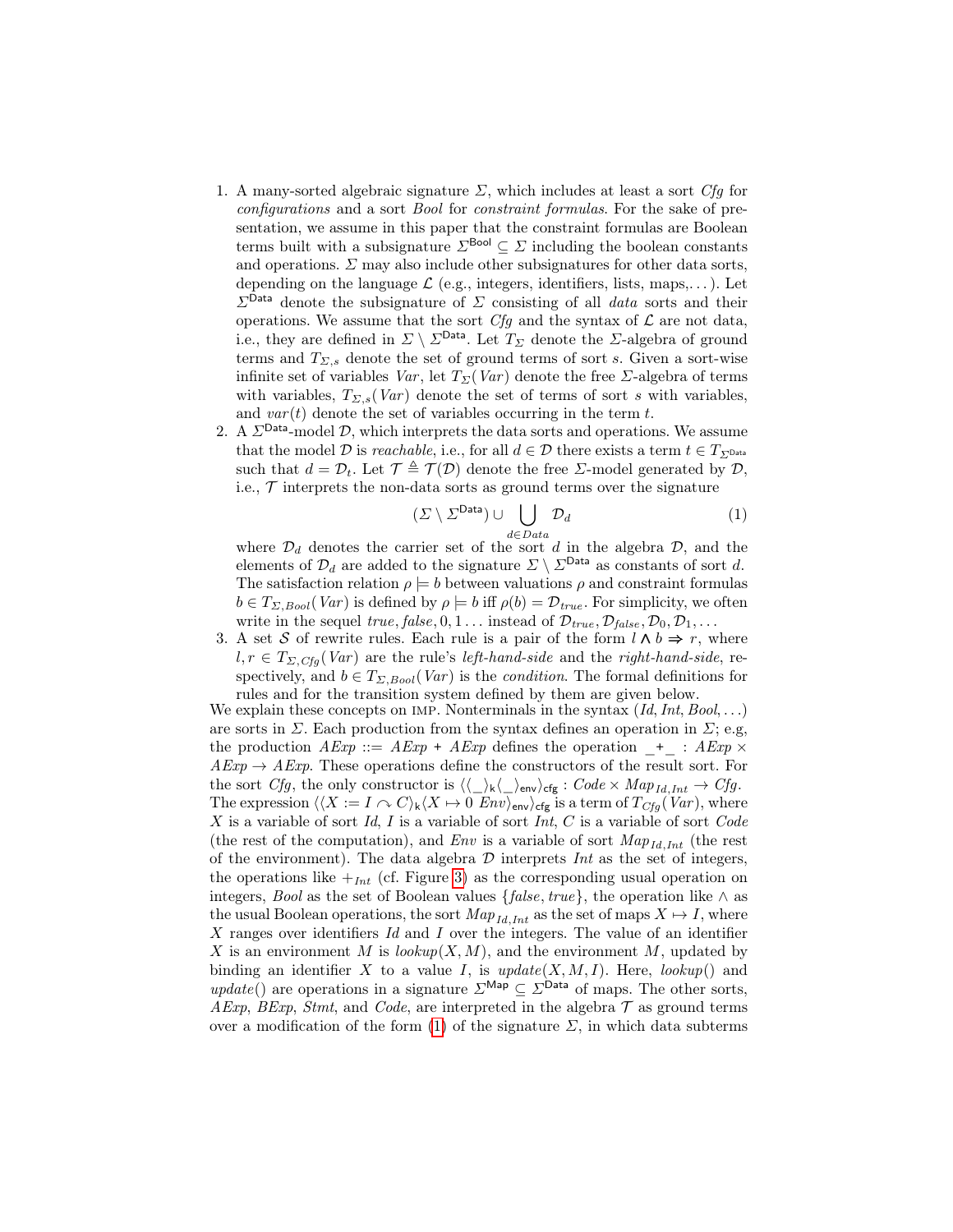are replaced by their interpretations in  $\mathcal{D}$ . For instance, the term if  $1 >_{Int}$ 0 then skip else skip is interpreted as if  $\mathcal{D}_{true}$  then skip else skip. We now formally introduce the notions required for defining semantical rules.

**Definition 1** (pattern [21]). A pattern is an expression of the form  $\pi \wedge b$ , where  $\pi \in T_{\Sigma,Cfg}(Var)$  is a basic pattern and  $b \in T_{\Sigma,Bool}(Var)$ . If  $\gamma \in T_{Cfg}$  and  $\rho: Var \to \mathcal{T}$  we write  $(\gamma, \rho) \models \pi \wedge b$  for  $\gamma = \rho(\pi)$  and  $\rho \models b$ .

A basic pattern  $\pi$  defines a set of (concrete) configurations, and the condition b gives additional constraints these configurations must satisfy.

Remark 1. The above definition is a particular case of a definition in [21]. There, a pattern is a first-order logic formula with configuration terms as sub-formulas. In this paper we keep the conjunction notation from first-order logic but separate basic patterns from constraints. Note that first-order formulas can be encoded as terms of sort Bool, where the quantifiers become constructors. The satisfaction relation  $\equiv$  is then defined, for such terms, like the usual FOL satisfaction.

We identify basic patterns  $\pi$  with patterns  $\pi \wedge true$ . Sample patterns are  $\langle \langle I_1 + I_2 \cap C \rangle_k \langle Env \rangle_{env} \rangle_{\text{cfg}}$  and  $\langle \langle I_1 / I_2 \cap C \rangle_k \langle Env \rangle_{env} \rangle_{\text{cfg}} \wedge I_2 \neq_{Int} 0.$ 

Definition 2 (rule, transition system). A rule is a pair of patterns of the form  $l \wedge b \Rightarrow r$  (note that r is in fact the pattern r  $\wedge$  true). Any set S of rules defines a labelled transition system  $(\mathcal{T}_{Cfg}, \Rightarrow_S)$  such that  $\gamma \stackrel{\alpha}{\Longrightarrow}_S \gamma'$  iff there exist  $\alpha \triangleq (l \wedge b \Rightarrow r) \in S$  and  $\rho: Var \rightarrow T$  such that  $(\gamma, \rho) \models l \wedge b$  and  $(\gamma', \rho) \models r$ .

### 4 Symbolic Semantics by Language Transformation

In this section we show how a new definition  $(\Sigma^{\mathfrak{s}}, \mathcal{T}^{\mathfrak{s}}, \mathcal{S}^{\mathfrak{s}})$  of a language  $\mathcal{L}^{\mathfrak{s}}$  is automatically generated from a given a definition  $(\Sigma, \mathcal{T}, \mathcal{S})$  of a language  $\mathcal{L}$ . The new language  $\mathcal{L}^{\mathfrak{s}}$  has the same syntax as  $\mathcal{L}$ , but its semantics extends  $\mathcal{L}$ 's data domains with symbolic values and adapts the semantical rules of  $\mathcal L$  to deal with the new values. Then, the symbolic execution of  $\mathcal L$  programs is the concrete execution of the corresponding  $\mathcal{L}^{\mathfrak{s}}$  programs on symbolic input data, i.e., the application of the rewrite rules in the semantics of  $\mathcal{L}^{\mathfrak{s}}$ . Building the definition of  $\mathcal{L}^{\mathfrak{s}}$  amounts to:

- 1. extending the signature  $\Sigma$  to a symbolic signature  $\Sigma^{\mathfrak{s}}$ ;
- 2. extending the  $\Sigma$ -algebra  $\mathcal T$  to a  $\Sigma^{\mathfrak s}$ -algebra  $\mathcal T^{\mathfrak s}$ ;
- 3. turning the concrete rules  $S$  into symbolic rules  $S^{\mathfrak{s}}$ .

We then obtain the symbolic transition system  $(\mathcal{T}_{Cfg^s}^s, \Rightarrow \mathcal{T}_{\mathcal{S}^s}^{\tau_s})$  by using Definitions 1,2 for  $\mathcal{L}^{\mathfrak{s}}$ , just like the transition system  $(\mathcal{T}_{Cfg}, \Rightarrow_{\mathcal{S}}^{\mathcal{T}})$  was defined for  $\mathcal{L}$ . Section 5 deals with the relations between the two transition systems.

#### 4.1 Extending the Signature  $\Sigma$  to a Symbolic Signature  $\Sigma^{\mathfrak{s}}$

The signature  $\Sigma^{\mathfrak{s}}$  extends  $\Sigma$  with a sort  $Cfg^{\mathfrak{s}}$  and a constructor  $\langle \_ , \_ \rangle : Cfg \times$  $Bool \rightarrow Cfg^s$ , which builds symbolic configurations as pairs of configurations over symbolic data and Booleans term denoting path conditions.

Example 1. For the imp example we enrich the configuration with a new cell:

$$
\mathit{Cfg}^{\mathfrak s}::=\langle\langle \mathit{Code}\rangle_{\mathsf{k}}\langle \mathit{Map}_{\mathit{Id},\mathit{Int}}\rangle_{\mathsf{env}}\langle \mathit{Bool}\rangle_{\mathsf{cnd}}\rangle_{\mathsf{cfg}}
$$

where the new cell cnd includes a formula meant to express the path condition.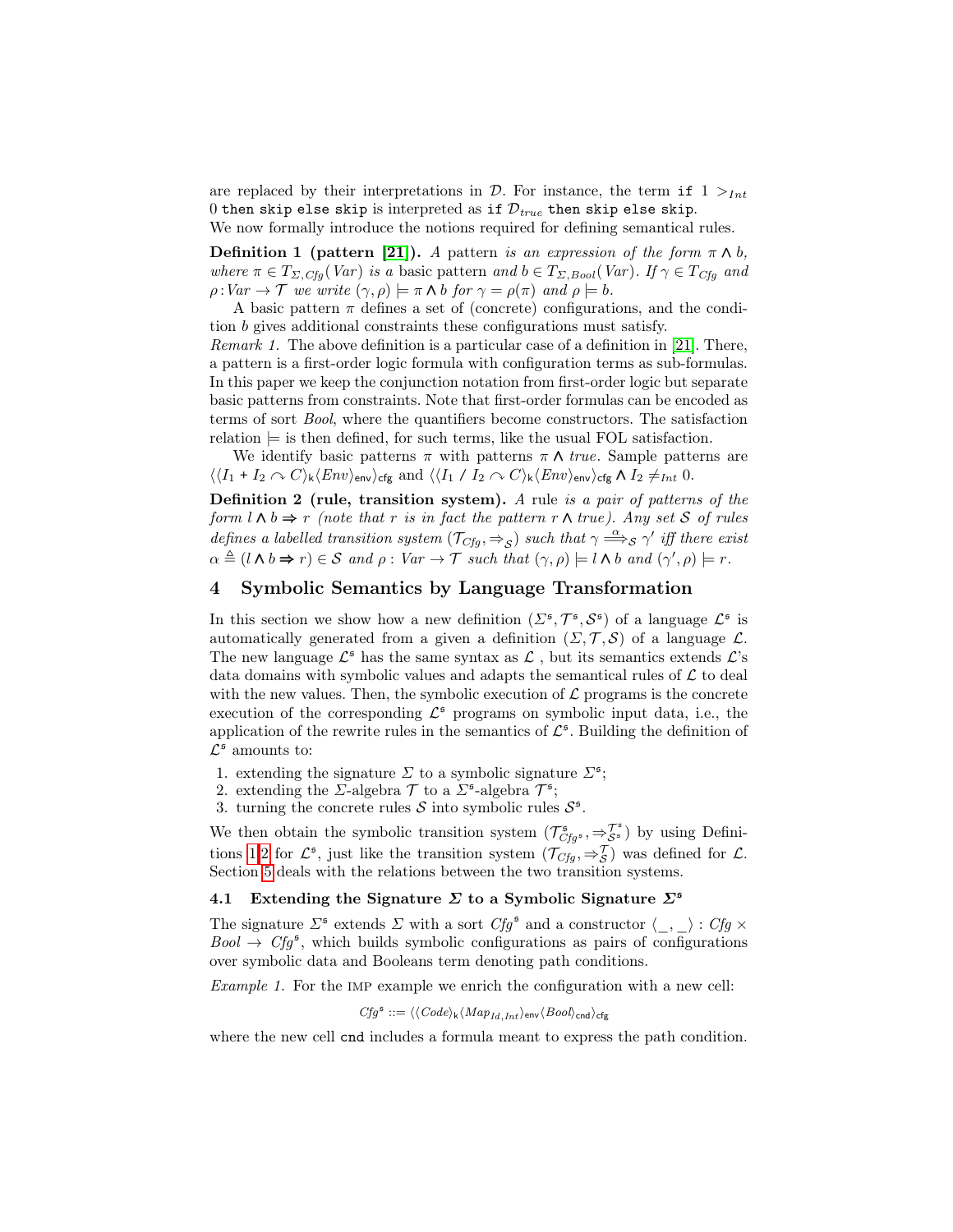

Fig. 4. Diagram Characterising Data Symbolic Domain  $\mathcal{D}^{\mathfrak{s}}$ .



Fig. 5. Lifting Diagram in Fig. 4 to from Data Domain  $\mathcal D$  to  $\mathcal T^{\mathfrak s}|_{\Sigma}$ .

### 4.2 Extending the Model  ${\cal T}$  to a Symbolic Model  ${\cal T}^{\mathfrak s}$

We first deal with the *symbolic domain*  $\mathcal{D}^{\mathfrak{s}}$ , a  $\mathcal{D}^{\mathsf{Data}}$ -algebra with the following properties:

- 1. The  $\Sigma^{\text{Data}}$ -algebra  $\mathcal D$  is a sub-algebra of  $\mathcal D^{\mathfrak s}$ .
- 2. We assume an infinite, sort-wise set of *symbolic values*  $V^{\mathfrak{s}}$  of the data sorts, disjoint from Var and from symbols in  $\Sigma$ , and assume that there is an injection  $\iota: V^{\mathfrak{s}} \to \mathcal{D}^{\mathfrak{s}}$  such that for any valuation  $\vartheta: V^{\mathfrak{s}} \to \mathcal{D}$  there exists a unique algebra morphism  $\vartheta^{\mathfrak{s}} : \mathcal{D}^{\mathfrak{s}} \to \mathcal{D}$  such that the diagram in Figure 4 commutes. The diagram essentially says that the interpretation of terms like  $a^{\mathfrak{s}} +_{Int} b^{\mathfrak{s}}$  via  $\vartheta$  is the same as that given by the composition of  $\iota$  with  $\vartheta^{\mathfrak{s}}$ .
- 3. The satisfaction relation  $\models$  is extended to constraint formulas  $\phi^{\mathfrak{s}} \in \mathcal{D}_{Bool}^{\mathfrak{s}}$ and valuations  $\vartheta : V^{\mathfrak{s}} \to \mathcal{D}$  such that  $\vartheta \models \phi^{\mathfrak{s}}$  iff  $\vartheta^{\mathfrak{s}}(\phi^{\mathfrak{s}}) = \mathcal{D}_{true}$ .

For instance,  $\mathcal{D}^{\mathfrak{s}}$  can be the algebra of ground terms over the signature  $\Sigma^{\text{Data}}(V^{\mathfrak{s}} \cup \mathcal{D})$ , or the quotient of this algebra modulo the congruence defined by some set of equations (which can be used in practice as simplification rules).

We leave some freedom in choosing the symbolic domain, to allow the use of decision procedures or other efficient means for handling symbolic artefacts.

By the definition of  $\mathcal{T} = \mathcal{T}(\mathcal{D})$ , there is a unique  $\Sigma$ -morphism  $\mathcal{T} \to \mathcal{T}(\mathcal{D}^{\mathfrak{s}})$ . We note that the extended definition  $(\Sigma, \mathcal{S}, \mathcal{T}(\mathcal{D}^{\mathfrak{s}}))$  is not suitable for symbolic executions because the symbolic values in  $V^{\mathfrak{s}}$  are constrained by the computations and decisions taken up to that point. This is why we extended the signature to  $\Sigma^{\mathfrak{s}}$ , in which the path condition becomes a component of the configuration.

Next, we naturally define the model  $\mathcal{T}^{\mathfrak{s}}$  as being the free  $\mathbb{Z}^{\mathfrak{s}}$ -model generated by  $\mathcal{D}^{\mathfrak{s}}$ . Since there is an inclusion signature morphism  $\Sigma \hookrightarrow \Sigma^{\mathfrak{s}}$ ,  $\mathcal{T}^{\mathfrak{s}}$  can also be seen as a  $\Sigma$ -model  $\mathcal{T}^{\mathfrak{s}}|_{\Sigma}$ , where only the interpretations of the symbols from  $\Sigma$ are considered. This allows us to lift up the diagram in Figure 4 at the level of the model  $\mathcal{T}^{\mathfrak{s}}|_{\Sigma}$  and in particular to define  $\vartheta^{\mathfrak{s}}: \overline{\mathcal{T}}^{\mathfrak{s}}|_{\Sigma} \to \mathcal{T}$  as the unique function from  $\mathcal{T}^{\mathfrak{s}}|_{\Sigma}$  to  $\mathcal T$  that makes the diagram in Figure 5 commute. Furthermore,  $\Sigma$ and  $\Sigma^{\mathfrak{s}}$  have the same data sub-signature and  $\mathcal{D}$  is a sub-algebra of  $\mathcal{D}^{\mathfrak{s}}$ , hence there is a unique  $\Sigma$ -morphism  $\mathcal{T} \to \mathcal{T}^{\mathfrak{s}}|_{\Sigma}$ . All these properties of the model  $\mathcal{T}^{\mathfrak{s}}$ show that it is a suitable model for both concrete and symbolic executions.

However, the semantical rules  $S$  still have to be transformed into rules on symbolic configurations including path conditions. Moreover, we must ensure that the transition system defined by the new rules has the properties of coverage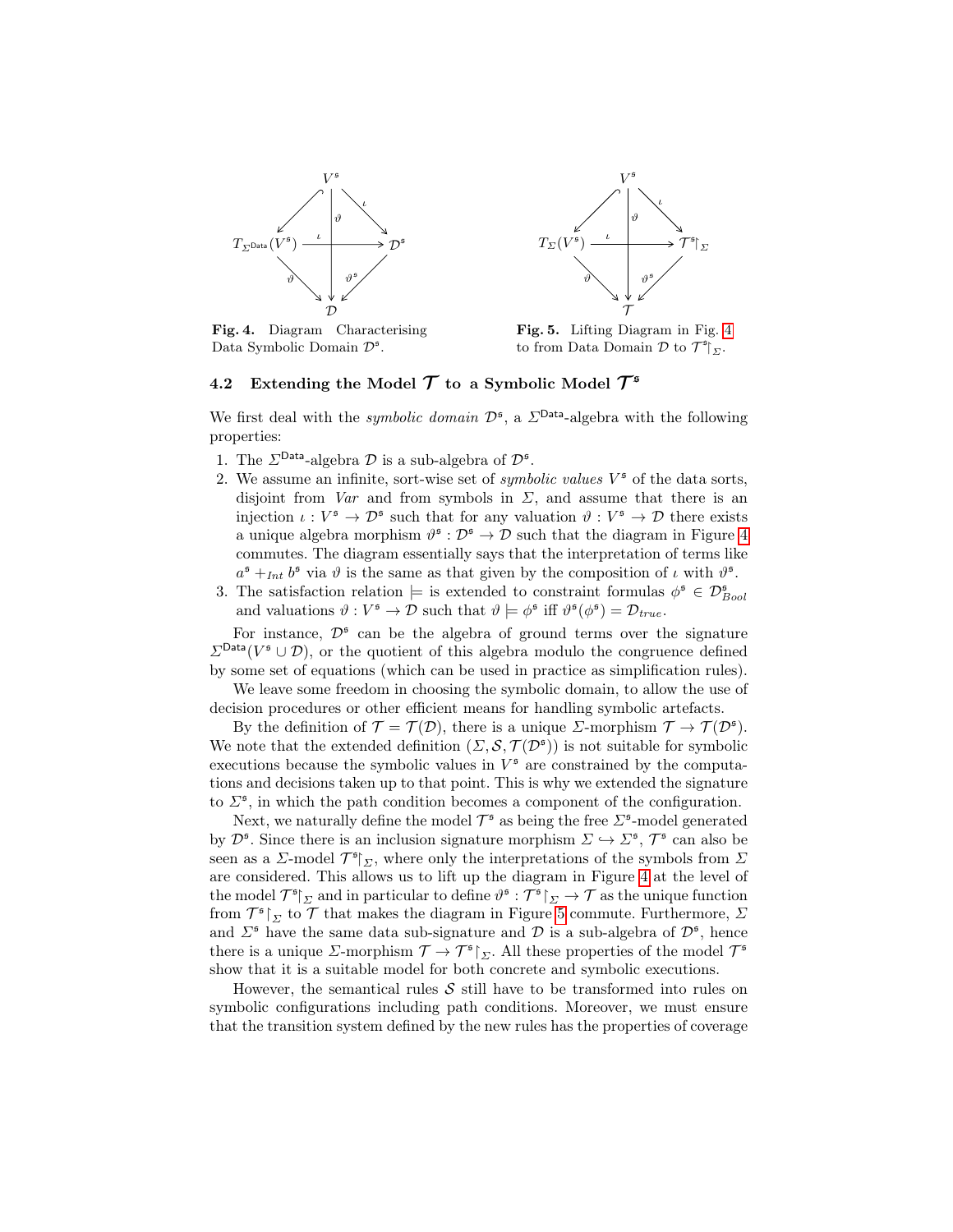and precision with respect to the transition system defined by  $(\Sigma, \mathcal{S}, \mathcal{T})$ . This requires some transformations of the rules  $S$ , to be presented later in the paper. The following lemma is crucial for obtaining symbolic executions via matching.

Lemma 1 (Semantic Unification is Reduced to Matching). Let us consider  $l \in T_{\Sigma}(Var)$ ,  $\rho: Var \to \mathcal{T}, \pi^{\mathfrak{s}} \in \mathcal{T}^{\mathfrak{s}}|_{\Sigma}, \vartheta: V^{\mathfrak{s}} \to \mathcal{T}$  such that l is linear, any data sub term of l is a variable, and  $\rho(l) = \vartheta^{\mathfrak{s}}(\pi^{\mathfrak{s}})$  (i.e., l and  $\pi^{\mathfrak{s}}$  are semantically unifiable in  $\mathcal{T}$ ). Then there is a (symbolic) valuation  $\sigma : Var \to \mathcal{T}^{\mathsf{s}}|_{\Sigma}$ such that  $\sigma(l) = \pi^5$  and  $\vartheta^5(\sigma(x)) = \rho(x)$  for each  $x \in Var$ .

*Proof.* We first prove the slightly weaker property  $(\diamondsuit)$ : there exists a valuation  $\sigma: var(l) \to \mathcal{T}^{\mathfrak{s}}|_{\Sigma}$  such that  $\sigma(l) = \pi^{\mathfrak{s}}$  and  $\vartheta^{\mathfrak{s}}(\sigma(x)) = \rho(x)$  for each  $x \in var(l)$ .

To prove  $(\diamondsuit)$  we proceed by structural induction on l. If l is a variable x, then we take  $\sigma(x) = \pi^5$  and the conclusion of the lemma is obviously satisfied. We assume now that  $l = f(l_1, \ldots, l_n)$ ,  $n \geq 0$ . The result sort of f is a non-data sort by the hypotheses, hence  $\mathcal{T}_f(a_1,\ldots,a_n) = f(a_1,\ldots,a_n)$  and  $\mathcal{T}_f^{\mathfrak{s}}(b_1,\ldots,b_n) =$  $f(b_1,\ldots,b_n)$  by the definition of  $\mathcal T$  and  $\mathcal T^s$ , respectively. Consequently,  $\rho(l)$  =  $f(\rho(l_1),\ldots,\rho(l_n)), \pi^{\mathfrak{s}} = f(\pi_1^{\mathfrak{s}},\ldots,\pi_n^{\mathfrak{s}})), \ \vartheta^{\mathfrak{s}}(\pi^{\mathfrak{s}}) = f(\vartheta^{\mathfrak{s}}(\pi_1^{\mathfrak{s}}),\ldots,\vartheta^{\mathfrak{s}}(\pi_n^{\mathfrak{s}})), \text{ and}$  $\rho(l_i) = \rho^{\mathfrak{s}}(\pi_i^{\mathfrak{s}}), i = 1, \ldots, n$ , for certain  $\pi_1^{\mathfrak{s}}, \ldots, \pi_n^{\mathfrak{s}} \in T^{\mathfrak{s}}|_{\Sigma}$ . Recall that for each sort s in  $\Sigma$ ,  $(T^{5}|_{\Sigma})_s = \mathcal{T}_s^5$ . Each term  $l_i$  preserves the properties of l, hence there is  $\sigma_i$  satisfying the conclusion of lemma for  $l_i$  and  $\pi_i^{\mathfrak{s}}$ , i.e.  $\sigma_i(l_i) = \pi_i^{\mathfrak{s}}$  and  $\rho(x) =$  $\vartheta^{\mathfrak{s}}(\sigma_i(x))$  for each  $x \in var(l_i)$ . Since l is linear,  $var(l) = var(l_1) \uplus ... \uplus var(l_n)$ . It follows we may define  $\sigma : var(l) \to \mathcal{T}^s|_{\Sigma}$  such that  $\sigma(x) = \sigma_i(x)$  iff  $x \in var(l_i)$ . We have  $\sigma(l) = f(\sigma(l_1), \ldots, \sigma(l_n)) = f(\sigma_1(l_1), \ldots, \sigma_n(l_n)) = f(\pi_1^{\mathfrak{s}}, \ldots, \pi_n^{\mathfrak{s}})) =$  $\pi^{\mathfrak{s}}$ . The property  $\rho(x) = \vartheta^{\mathfrak{s}}(\sigma(x))$  for each  $x \in var(l)$  is inherited from  $\sigma_i$ .

The prove the lemma, we need to extend the valuation  $\sigma$  to Var such that  $\vartheta^{\mathfrak{s}}(\sigma(x)) = \rho(x)$  for all  $x \in Var$ , using the reachability of the data domain  $\mathcal{D}$ :

 $-$  first, we prove that the function  $\vartheta^{\mathfrak{s}}$  :  $\mathcal{T}\upharpoonright_{\Sigma} \to \mathcal{T}$  is surjective. For this, consider any  $\tau \in \mathcal{T}$ , thus,  $\tau \triangleq C[\tau_1, \ldots \tau_n]$  with  $\tau_1, \ldots, \tau_n \in \mathcal{D}$  and  $C$  a  $\Sigma$ -context, since T is the free  $\Sigma$ -model generated by D. Since D is reachable,  $\tau_i$  =  $\mathcal{D}_{t_i}$  for some  $t_i \in T_{\Sigma^{\text{Data}}}, i = 1, \ldots, n$ . Then, we have  $\vartheta^{\mathfrak{s}}(\iota(C[t_1, \ldots t_n])) =$  $\vartheta(C[t_1, \ldots, t_n])$  per the diagram in Figure 5, and since  $C[t_1, \ldots, t_n] \in T_\Sigma$  we have  $\vartheta(C[t_1,... t_n]) = \mathcal{T}_{C[t_1,... t_n]} = \mathcal{T}_t = \tau \text{ (as } \vartheta : T_\Sigma(V^{\mathfrak{s}}) \to \mathcal{T} \text{ maps ground }$ terms in  $T_{\Sigma}(\emptyset)$  to their interpretation in  $\mathcal{T}$ ). Thus, for an arbitrary  $\tau \in \mathcal{T}$  we found  $\mu \triangleq \iota(C[t_1, \ldots t_n])$  satisfying  $\vartheta(\mu) = \tau$ , i.e.,  $\vartheta^{\mathfrak{s}} : \mathcal{T} \restriction_{\Sigma} \to \mathcal{T}$  is surjective. - thus, for each  $x \in Var \setminus var(l)$ , we choose  $\sigma(x)$  s.t.  $\vartheta^{\mathfrak{s}}(\sigma(x)) = \rho(x)$ .

Definition 3 (Satisfaction Relation for Configurations). A concrete configuration  $\gamma \in \mathcal{T}_{Cfg}$  satisfies a symbolic configuration  $\langle \pi^{\mathfrak{s}}, \phi^{\mathfrak{s}} \rangle \in \mathcal{T}_{Cfg}^{\mathfrak{s}}$ , written  $\gamma \models \langle \pi^s, \phi^{\mathfrak{s}} \rangle$ , if there exists  $\vartheta : V^{\mathfrak{s}} \to \mathcal{D}$  such that  $\gamma = \vartheta^{\mathfrak{s}}(\pi^{\mathfrak{s}})$  and  $\vartheta^{\mathfrak{s}}(\phi^{\mathfrak{s}}) = true$ .

Example 2. Assume  $b^s$  is a symbolic value of sort *Bool*. The configuration  $\gamma \triangleq \langle \langle \texttt{if} \ true \ \texttt{then} \ \texttt{skip} \ \texttt{else} \ \texttt{skip} \rangle_k \langle \ldotp \rangle_{\texttt{env}} \rangle_{\texttt{cfg}}$ 

satisfies the symbolic configuration

 $\langle\pi^\mathfrak{s},\phi^\mathfrak{s}\rangle\triangleq\langle\langle\texttt{if }b^s\texttt{ then skip } \texttt{else skip}\rangle_\textsf{k}\langle.\rangle_{\texttt{env}}\langle b^s\rangle_{\texttt{cnd}}\rangle_{\texttt{cfg}}$ 

thanks to any valuation  $\vartheta$  that maps  $b^s$  to true.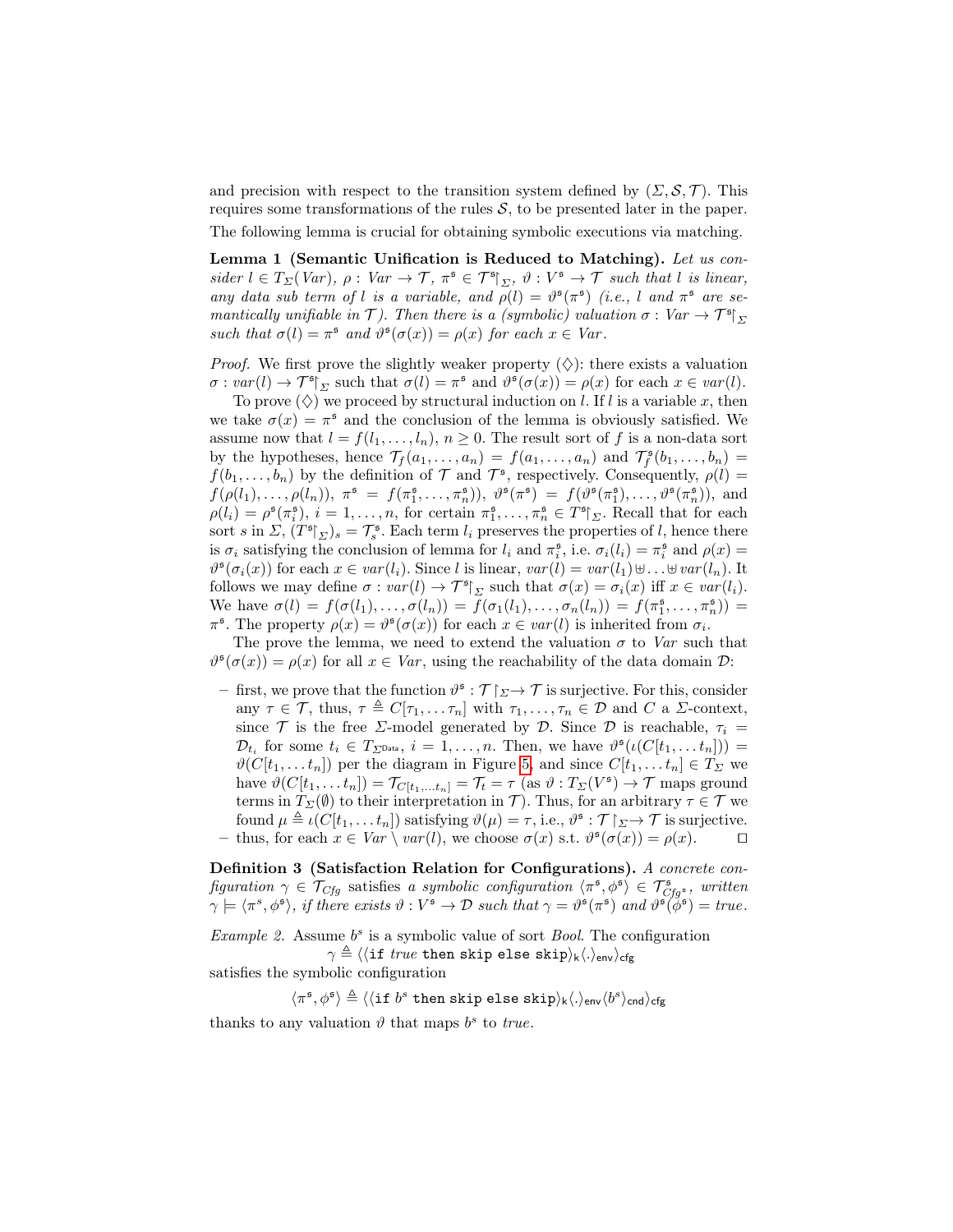### 4.3 Turning the Concrete Rules  $\mathcal S$  into Symbolic Rules  $\mathcal S^\mathfrak s$

We show how to automatically build the symbolic-semantics rules  $S^{\mathfrak{s}}$  from the concrete semantics-rules  $S$ , by applying the three steps described below.

1. Linearising Rules A rule is (left) linear if any variable occurs at most once in its left-hand side. A nonlinear rule can always be turned into an equivalent linear one, by renaming the variables occurring several times and adding equalities between the renamed variables and the original ones to the rule's condition. For example, the last rule from the original imp semantics (Fig. 3) could have been written as a nonlinear rule:

$$
\langle\langle X\ \text{--}\rangle_{\mathsf{k}}\langle X\mapsto I\ \text{--}\rangle_{\text{env}}\ \text{--}\rangle_{\text{cfg}}\qquad \qquad \Rightarrow \langle\langle I\ \text{--}\rangle_{\mathsf{k}}\langle X\mapsto I\ \text{--}\rangle_{\text{env}}\ \text{--}\rangle_{\text{cfg}}
$$

To linearise it we just add a new variable, say  $X'$ , and a condition,  $X' = X$ :

$$
\langle\langle X \; \mathbf{w}\rangle_{\mathsf{k}} \langle X' \mapsto I \; \mathbf{w}\rangle_{\mathrm{env}} \; \mathbf{w}\rangle_{\mathrm{cfg}} \; \mathbf{A} \; X = X' \; \Rightarrow \langle\langle I \; \mathbf{w}\rangle_{\mathsf{k}} \langle X \mapsto I \; \mathbf{w}\rangle_{\mathrm{env}} \; \mathbf{w}\rangle_{\mathrm{cfg}}
$$

2. Replacing Data Subterms by Variables Let  $Dpos(l)$  be the set of positions  $\omega^4$ of the term l such that  $l_{\omega}$  is a maximal subterm of a data sort. The next step of our rule transformation consists in replacing all the maximal data subterms of l by fresh variables. The purpose of this step is to make rules match any configuration, including the symbolic ones.

Thus, we transform each rule  $l \wedge b \Rightarrow r$  into the rule

$$
l[l_{\omega}/X_{\omega}]_{\omega \in Dpos(l)} \wedge (b \wedge \bigwedge_{\omega \in Dpos(l)} (X_{\omega} = l_{\omega})) \Rightarrow r,
$$

where each  $X_{\omega}$  is a new variable of the same sort as  $l_{\omega}$ .

Example 3. Consider the following rule for  $if$  from the IMP semantics:

 $\langle \langle \text{if true then } S_1 \text{ else } S_2 \cdots \rangle_k \rangle_{\text{cfg}} \Rightarrow \langle \langle S_1 \cdots \rangle_k \cdots \rangle_{\text{cfg}}$ 

We replace the constant  $true$  with a Boolean variable  $B$ , and add the condition  $B = true$ :

$$
\langle\langle \text{if } B \text{ then } S_1 \text{ else } S_2 \text{ --} \rangle_{\mathsf{k}} \text{ --} \rangle_{\text{cfg}} \land B = \mathit{true} \Rightarrow \langle\langle S_1 \text{ --} \rangle_{\mathsf{k}} \text{ --} \rangle_{\text{cfg}}
$$

3. Adding Formulas to Configurations and Rules The last transformation step consists in transforming each rule  $l \wedge b \Rightarrow r$  in S obtained after the previous steps, into the following one:

$$
\langle l, \psi \rangle \Rightarrow \langle r, \psi \wedge b \rangle \tag{2}
$$

where  $\psi \in Var$  is a fresh variable of sort *Bool* (i.e. it does not occur in the rules S) and  $\langle , \rangle$  is the pairing operation in  $\Sigma^{\mathfrak{s}}$ . This means that when a symbolic transition is performed on a symbolic configuration the current path condition is enriched with the rule's condition.

*Example 4.* The last rule for if from the (already transformed) IMP semantics is further transformed into the following rule in  $S^{\mathfrak{s}}$ :

 $\langle \langle \text{if } B \text{ then } S_1 \text{ else } S_2 \cdots \rangle_k \langle \psi \rangle_{\text{cnd}} \cdots \rangle_{\text{cfc}} \Rightarrow \langle \langle S_1 \cdots \rangle_k \langle \psi \wedge (B = true) \rangle_{\text{cnd}} \cdots \rangle_{\text{cfc}}$ 

 $4$  For the notion of position in a term and other rewriting-related notions, see, e.g., [2].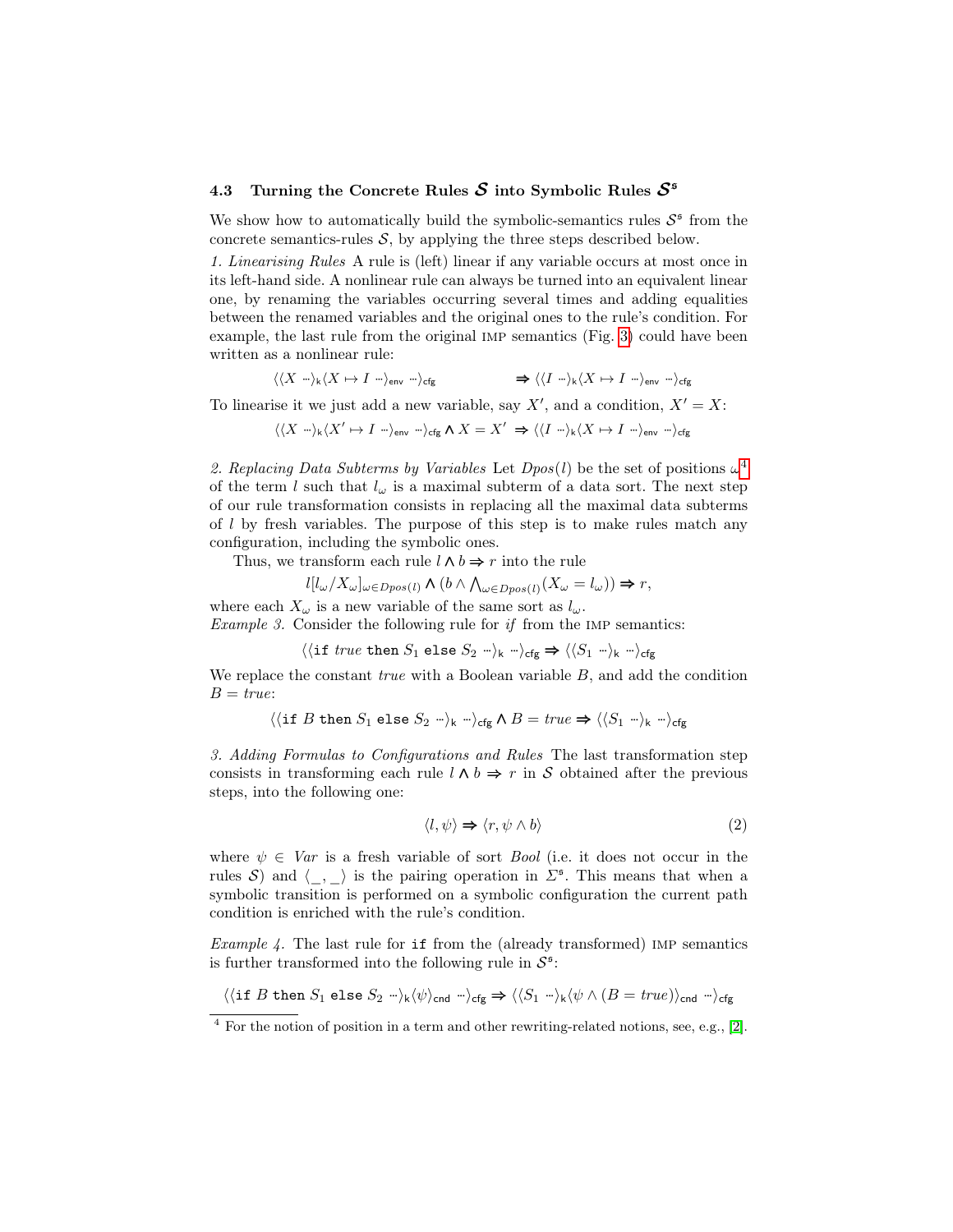#### 4.4 Defining the Symbolic Transition System

The triple  $(\Sigma^{\mathfrak{s}}, \mathcal{T}^{\mathfrak{s}}, \mathcal{D}^{\mathfrak{s}})$  defines a language  $\mathcal{L}^{\mathfrak{s}}$ . Then, the transition system  $(\mathcal{T}^{\mathfrak{s}}_{Cfg^{\mathfrak{s}}}, \Rightarrow_{\mathcal{S}^{\mathfrak{s}}})$  can be defined using Definitions 1 and 2 applied to  $\mathcal{L}^{\mathfrak{s}}$ . For this, we note that both sides of the rules of the form (2) are terms in  $T_{\Sigma^s, Cfg^s}(Var)$ , thus, according to Definition 1 applied to  $\mathcal{L}^{\mathfrak{s}}$ , they are (basic) patterns of  $\mathcal{L}^{\mathfrak{s}}$ , and then Definition 2 for  $\mathcal{L}^{\mathfrak{s}}$  gives us the transition system  $(\mathcal{T}_{Cfg^{\mathfrak{s}}}^{\mathfrak{s}}, \Rightarrow_{\mathcal{S}^{\mathfrak{s}}}).$ 

### 5 Relating the Concrete and Symbolic Semantics of  $\mathcal L$

We now relate the concrete and symbolic semantics of  $\mathcal{L}$ , i.e., the transition systems  $(\mathcal{T}_{Cfg}, \Rightarrow_S^{\mathcal{T}})$  and  $(\mathcal{T}_{Cfg^s}^s, \Rightarrow_{\mathcal{S}^s}^{\mathcal{T}^s})$ . We prove certain simulation relations between them and obtain the coverage and precision properties as corollaries.

The next lemma shows that the symbolic transition system forward-simulates the concrete transition system. We denote by  $\alpha^s \in S^s$  the rule obtained by transforming  $\alpha \in \mathcal{S}$  (Section 4.3).

**Lemma 2.**  $(\mathcal{T}^s_{Cfg^s}, \Rightarrow_{\mathcal{S}^s})$  forward simulates  $(\mathcal{T}_{Cfg}, \Rightarrow_{\mathcal{S}})$ : for all configurations  $\gamma$ , symbolic configurations  $\langle \pi^{\mathfrak{s}}, \phi^{\mathfrak{s}} \rangle$  and rules  $\alpha \in \mathcal{S}$ , if  $\gamma \models \langle \pi^{\mathfrak{s}}, \phi^{\mathfrak{s}} \rangle$  and  $\gamma \stackrel{\alpha}{\Longrightarrow} s \gamma'$ then there exists  $\langle \pi^{s}, \phi'^{\mathfrak{s}} \rangle$  such that  $\langle \pi^{\mathfrak{s}}, \phi^{\mathfrak{s}} \rangle \stackrel{\alpha^{\mathfrak{s}}}{\Longrightarrow} S^{\mathfrak{s}} \langle \pi'^{\mathfrak{s}}, \phi'^{\mathfrak{s}} \rangle$  and  $\gamma' \models \langle \pi'^{\mathfrak{s}}, \phi'^{\mathfrak{s}} \rangle$ .

*Proof.* From  $\gamma \stackrel{\alpha}{\Longrightarrow}_{\mathcal{S}} \gamma'$  we obtain  $\alpha \triangleq (l \wedge b \Rightarrow r) \in \mathcal{S}$  and  $\rho : Var \rightarrow \mathcal{T}$  such that  $\gamma = \rho(l)$ ,  $\rho \models b$ , and  $\gamma' = \rho(r)$ . Recall that  $\alpha^{\mathfrak{s}} \triangleq (\langle l, \psi \rangle \Rightarrow \langle r, \psi \wedge b \rangle)$ .

From  $\gamma \models \langle \pi^{\mathfrak{s}}, \phi^{\mathfrak{s}} \rangle$  we obtain  $\vartheta : V^{\mathfrak{s}} \to \mathcal{D}$  such that  $\gamma = \vartheta(\pi^{\mathfrak{s}})$  and  $\vartheta \models \phi^{\mathfrak{s}}$ .

Using Lemma 1 we obtain the valuation  $\sigma$  such that  $\sigma(l) = \pi^s$  and  $\rho(x) =$  $\vartheta(\sigma(x))$  for each  $x \in Var$ .

We define  $\pi'^{\mathfrak{s}} \triangleq \sigma(r)$  and  $\phi'^{\mathfrak{s}} \triangleq \sigma(b) \wedge \phi^{\mathfrak{s}}$ . Consider the valuation  $\sigma[\psi \mapsto \phi^{\mathfrak{s}}]$ , which behaves like  $\sigma$  on  $Var \setminus {\psi}$  and maps  $\psi$  to  $\phi^{\mathfrak{s}}$ .

- We prove  $\langle \pi^{\mathfrak{s}}, \phi^{\mathfrak{s}} \rangle \stackrel{\alpha^{\mathfrak{s}}}{\longrightarrow} S_{\mathfrak{s}} \langle \pi'^{\mathfrak{s}}, {\phi'}^{\mathfrak{s}} \rangle$  using the valuation  $\sigma[\psi \mapsto \phi^{\mathfrak{s}}]$ .
- First,  $(\sigma[\psi \mapsto \phi^{\sharp}](\langle \tilde{l}, \psi \rangle) = \langle \sigma(l), \phi^{\sharp} \rangle = \langle \pi^{\sharp}, \phi^{\sharp} \rangle$ , since  $\psi$  does not occur in the rule, thus, the left-hand side  $\langle l, \psi \rangle$  of the rule  $\alpha^{\mathfrak{s}}$  matches  $\langle \pi^{\mathfrak{s}}, \phi^{\mathfrak{s}} \rangle$ .

 $\mathcal{L} = \text{Second}, \ \langle {\pi'}^\mathfrak{s}, {\phi'}^\mathfrak{s} \rangle = \langle \sigma(r), \sigma(b) \land {\phi^\mathfrak{s}} \rangle = \langle (\sigma[\psi \mapsto \phi^\mathfrak{s})](r), (\sigma[\psi \mapsto {\phi^\mathfrak{s}})](\psi \land \phi)$ b)) =  $(\sigma[\psi \mapsto \phi^{\mathfrak{s}})](\langle r, \psi \wedge b \rangle)$ . Thus,  $\alpha^{\mathfrak{s}}$  rewrites  $\langle \pi^{\mathfrak{s}}, \phi^{\mathfrak{s}} \rangle$  to  $\langle \pi'^{\mathfrak{s}}, \phi'^{\mathfrak{s}} \rangle$ .

This proves  $\langle \pi^{\mathfrak{s}}, \phi^{\mathfrak{s}} \rangle \stackrel{\alpha}{\Longrightarrow} \mathcal{S}^{\mathfrak{s}} \langle \pi'^{\mathfrak{s}}, \phi'^{\mathfrak{s}} \rangle$ . There remains to prove  $\gamma' \models \langle \pi'^{\mathfrak{s}}, \phi'^{\mathfrak{s}} \rangle$ . For this we use the same valuation  $\vartheta : V^{\mathfrak{s}} \to \mathcal{D}$  as above. We have  $\vartheta(\pi'^{\mathfrak{s}}) =$ 

 $\vartheta(\sigma(r))$ , which, using Lemma 1, is  $\rho(r)$ , and the latter equals  $\gamma'$ , cf. beginning of the proof. Thus,  $\gamma' = \vartheta(\pi'^5)$ .

On the other hand,  $\vartheta(\phi'^{\mathfrak{s}}) = \vartheta(\sigma(b) \wedge \phi^{\mathfrak{s}}) = \vartheta(\sigma(b)) \wedge \vartheta(\phi^{\mathfrak{s}}) = \rho(b) \wedge \vartheta(\phi^{\mathfrak{s}})$ . We have:

 $-p(b) = true$  because we have  $\rho \models b$  from the beginning of the proof;

 $-\vartheta(\phi^{\mathfrak{s}}) = \text{true}$  because  $\vartheta \models \phi^{\mathfrak{s}},$  also from the beginning of the proof; which implies  $\rho(b) \wedge \vartheta(\phi^{\epsilon}) = true$ , thus,  $\vartheta(\phi'^{\epsilon}) = true$ , which together with  $\gamma' = \vartheta(\pi'^5)$  proved above implies  $\gamma' \models \langle \pi'^5, \phi'^5 \rangle$ , which completes the proof.  $\Box$ 

For  $\beta \triangleq \beta_1 \cdots \beta_n \in S^*$  we write  $\gamma_0 \stackrel{\beta}{\Longrightarrow}_{S} \gamma_n$  for  $\gamma_i \stackrel{\beta_{i+1}}{\Longrightarrow}_{S} \gamma_{i+1}$  for all  $i =$  $0, \ldots, n-1$ , and use a similar notation for sequences of transitions in the symbolic transition system, where we denote  $\beta^{\mathfrak{s}}$  the sequence  $\beta^{\mathfrak{s}}_1 \cdots \beta^{\mathfrak{s}}_n \in \mathcal{S}^{\mathfrak{s},*}$ .

We can now state the coverage theorem as a corollary to the above lemma: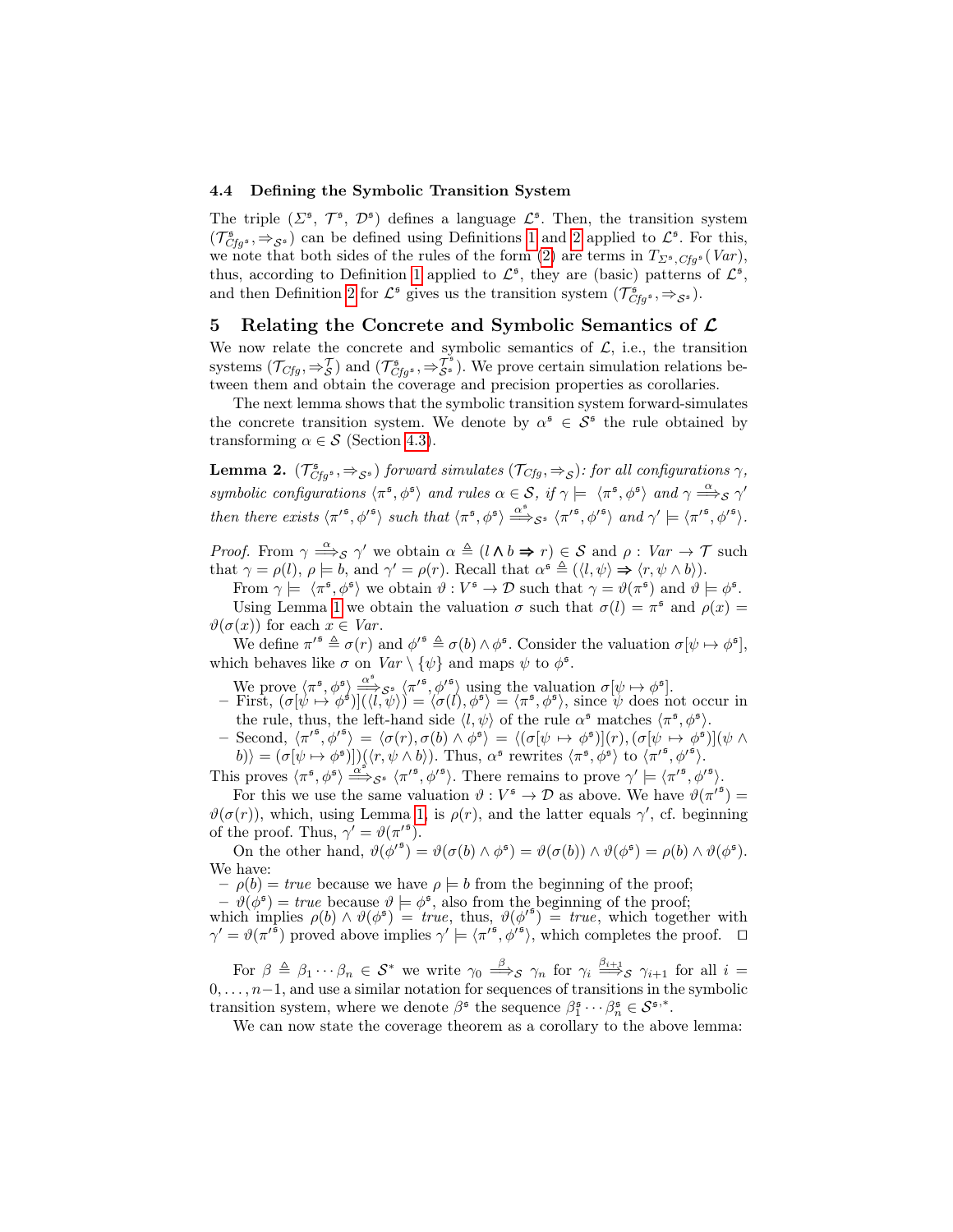**Theorem 1 (Coverage).** If  $\gamma \stackrel{\beta}{\Longrightarrow}_{S} \gamma'$  and  $\gamma \models \langle \pi^{\mathfrak{s}}, \phi^{\mathfrak{s}} \rangle$  then there is a symbolic configuration  $\langle \pi^{s}, \phi^{s} \rangle$  such that  $\gamma' \models \langle \pi^{s}, \phi^{s} \rangle$  and  $\langle \pi^{s}, \phi^{s} \rangle \stackrel{\beta^{s}}{\Longrightarrow} S^{s} \langle \pi^{s}, \phi^{s} \rangle$ 

The coverage theorem says that if a sequence  $\beta$  of rewrite rules can be executed starting in some initial configuration, the corresponding sequence of symbolic rules can be fired as well. That is, if a program can execute a certain controlflow path concretely, then it can also execute that path symbolically.

We would like, naturally, to prove the converse result (precision) based on a simulation result similar to Lemma 2: for all configurations  $\gamma$  and symbolic configuration  $\langle \pi^{\mathfrak{s}}, \phi^{\mathfrak{s}} \rangle$ , if  $\gamma \models \langle \pi^{\mathfrak{s}}, \phi^{\mathfrak{s}} \rangle$  and  $\langle \pi^{\mathfrak{s}}, \phi^{\mathfrak{s}} \rangle \stackrel{\alpha^{\mathfrak{s}}}{\Longrightarrow} S^{\mathfrak{s}} \langle \pi'^{\mathfrak{s}}, \phi'^{\mathfrak{s}} \rangle$  then there is a configuration  $\gamma'$  such that  $\gamma \stackrel{\alpha}{\Longrightarrow} \overline{\mathcal{S}} \gamma'$  and  $\gamma' \models \langle \pi'^{\mathfrak{s}}, \phi'^{\mathfrak{s}} \rangle$ . But this is obviously false, since it would imply that  $\phi'^s$  is satisfiable, which is not true in general.

Thus, we need another way of proving the precision result. The next lemma says that the concrete semantics backwards-simulates the symbolic one:

**Lemma 3.**  $(\mathcal{T}_{Cfg}, \Rightarrow_S)$  backward simulates  $(\mathcal{T}_{Cfg}^s, \Rightarrow_{\mathcal{S}^s})$ : for all configurations  $\gamma'$  and all symbolic configurations  $\langle \pi^{\mathfrak{s}}, \phi^{\mathfrak{s}} \rangle$  and  $\langle {\pi'}^{\mathfrak{s}}, {\phi'}^{\mathfrak{s}} \rangle$ , if  $\langle {\pi^{\mathfrak{s}}}, \phi^{\mathfrak{s}} \rangle \stackrel{\alpha^{\mathfrak{s}}}{\Longrightarrow} S^{\mathfrak{s}} \langle {\pi'}^{\mathfrak{s}}, {\phi'}^{\mathfrak{s}} \rangle$ and  $\gamma' \models \langle \pi'^{\mathfrak{s}}, \phi'^{\mathfrak{s}} \rangle$  then there exists  $\gamma \in \mathcal{T}_{Cfg}$  such that  $\gamma \models \langle \pi^{\mathfrak{s}}, \phi^{\mathfrak{s}} \rangle$  and  $\gamma \stackrel{\alpha}{\Longrightarrow}_{\mathcal{S}} \gamma'$ .

*Proof.* The transition  $\langle \pi^{\mathfrak{s}}, \phi^{\mathfrak{s}} \rangle \stackrel{\alpha^{\mathfrak{s}}}{\Longrightarrow} S^{\mathfrak{s}} \langle \pi'^{\mathfrak{s}}, \phi'^{\mathfrak{s}} \rangle$  is obtained by applying a symbolic rule  $\alpha^{\mathfrak{s}} \triangleq (\langle l, \psi \rangle \Rightarrow \langle r, \psi \wedge b \rangle) \in S^{\mathfrak{s}}$ , with some valuation that has the form  $(\sigma[\psi \mapsto \phi^{\mathfrak{s}})] : Var \to \mathcal{T}^{\mathfrak{s}}|_{\Sigma}$ . Thus,  $\sigma(l) = \pi^{\mathfrak{s}}, \pi^{\prime^{\mathfrak{s}}} = \sigma(r)$ , and  $\phi^{\prime^{\mathfrak{s}}} = \phi^{\mathfrak{s}} \wedge \sigma(l)$ .

From  $\gamma' \models \langle \pi^{r\mathfrak{s}}, {\phi'}^{\mathfrak{s}} \rangle$  we obtain  $\vartheta : V^{\mathfrak{s}} \to \mathcal{T}$  such that  $\gamma' = \vartheta^{\mathfrak{s}} (\pi^{r\mathfrak{s}}) =$  $\vartheta^{\mathfrak{s}}(\sigma(r)) = (\vartheta^{\mathfrak{s}} \circ \sigma)(r)$  and  $true = \vartheta^{\mathfrak{s}}(\phi'^{\mathfrak{s}}) = \vartheta^{\mathfrak{s}}(\phi^{\mathfrak{s}}) \wedge (\vartheta^{\mathfrak{s}} \circ \sigma)(b)$ , thus,  $\vartheta^{\mathfrak{s}}(\phi^{\mathfrak{s}}) =$ true and  $(\vartheta^{\mathfrak{s}} \circ \sigma)(b) = true$ .

Consider also  $\rho: Var \to \mathcal{T} \triangleq \vartheta^{\mathfrak{s}} \circ \sigma$ , and let  $\gamma \triangleq \rho(l)$ . We have:

on the one hand,  $\gamma = \rho(l) = (\vartheta^{\mathfrak{s}} \circ \sigma)(l) = \vartheta^{\mathfrak{s}}(\sigma(l)) = \vartheta^{\mathfrak{s}}(\pi^{\mathfrak{s}}),$  i.e.,  $\gamma = \vartheta^{\mathfrak{s}}(\pi^{\mathfrak{s}});$ – on the other hand,  $\vartheta^{\mathfrak{s}}(\phi^{\mathfrak{s}}) = true$  was obtained above;

which proves  $\gamma \models \langle \pi^{\mathfrak{s}}, \phi^{\mathfrak{s}} \rangle$ . There remains to prove  $\gamma \stackrel{\alpha}{\Longrightarrow}_{\mathcal{S}} \gamma'$ . To prove this we consider the rule  $\alpha = (l \land r \Rightarrow b) \in S$  whose symbolic version is  $\alpha^s$  from the beginning of the proof, and the valuation  $\rho = \vartheta^{\mathfrak{s}} \circ \sigma$  from above. We have:

 $-\gamma = \rho(l)$  by definition of  $\gamma$ ;

 $-p(b) = true$ , which is just  $(\theta^s \circ \sigma)(b) = true$  that we obtained above;  $-\gamma' = \rho(r)$ , since we obtained above  $\gamma' = (\vartheta^{\mathfrak{s}} \circ \sigma)(r)$ .

This proves  $\gamma \stackrel{\alpha}{\Longrightarrow}_{S} \gamma'$  and completes the proof.

A consequence of this lemma is the precision theorem; it says that if a sequence  $\beta^{\mathfrak{s}}$  of symbolic rules can be executed starting in some initial symbolic configuration and reaches a satisfiable final symbolic configuration (thus, implicitly, all intermediary path conditions are satisifiable, since the final path condition is logically stronger than all the intermediary ones) then the corresponding sequence of concrete rules can be fired as well.

**Theorem 2 (Precision).** If  $\langle \pi^s, \phi^s \rangle \stackrel{\beta^s}{\Longrightarrow}_{\mathcal{S}^s} \langle \pi'^s, \phi'^s \rangle$  and  $\gamma' \models \langle \pi'^s, \phi'^s \rangle$  then there exists a configuration  $\gamma$  such that  $\gamma \models \langle \pi^{\mathfrak{s}}, \phi^{\mathfrak{s}} \rangle$  and  $\gamma \stackrel{\beta}{\Longrightarrow} s \gamma'$ .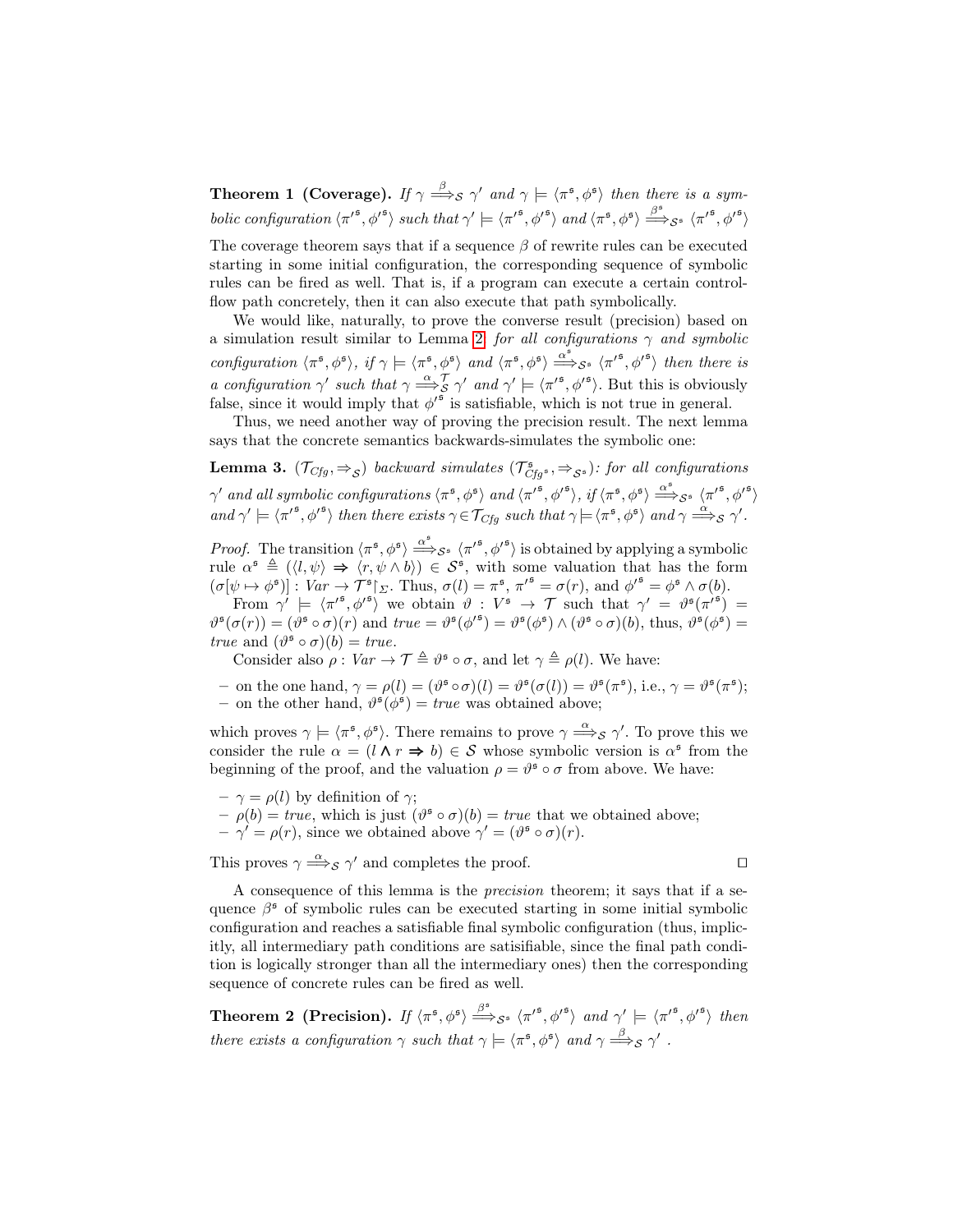### 6 Implementation

In this section we present a prototype tool implementing our symbolic execution approach. In Section 6.1 we briefly present our tool and its integration within the K framework. In Section 6.2 we illustrate the most significant features of the tool by the means of use cases involving nontrivial languages and programs.

### 6.1 Symbolic Execution within the K Framework

Our tool is part of  $K$  [20,24], a semantic framework for defining operational semantics of programming languages. In  $\mathbb K$  the definition of a language, say,  $\mathcal L$ , is compiled into a rewrite theory. Then, the  $\mathbb K$  runner executes programs in  $\mathcal L$ by applying the resulting rewrite rules to configurations containing programs.

Our tool follows the same process. The main difference is that our new K compiler includes the transformations presented in Section 4.3. The effect is that the compiled rewrite theory defines the symbolic semantics of  $\mathcal L$  instead of its concrete semantics. We note that the symbolic semantics can execute programs with concrete inputs as well. In this case it behaves like the concrete semantics.

The current version of the tool provides symbolic support for some of the most standard K data types: Booleans, integers, strings, as well as arrays whose size, index, and content can be symbolic. The symbolic semantics is in general nondeterministic: when presented with symbolic inputs, a program can take several paths. Therefore the K runner can be called with several options: it can execute one nondeterministically chosen path, or all possible paths, up to a given depth; it can also be run in a step-by-step manner. During the execution, the path conditions (which are computed by the symbolic semantics) are checked for satisfiability using the axioms of the symbolic data domains as simplification rules and, possibly, calls to the Z3 SMT solver[6]. For efficiency reasons the SMT solver is called only if the rules add non-trivial formula to path conditions, which cannot be simplified to true or false by the axioms of the symbolic domains. Users can also fine-tune the amount of calls to the solver in order to achieve a balance between the precision and the execution time of their symbolic execution. There is also an option for displaying the transformed K definitions.

The current version of the tool has some limitations, which we are planning to deal with in the future: only data constants, not full data subterms, are replaced with variables, the tool is connected to only one prover  $(Z3)$ , and it provides only a limited support for building applications based on symbolic execution.

#### 6.2 Use cases

We show three use cases for our tool: the first one illustrates the execution and LTL model checking for imp programs extended with I/O instructions, the second one demonstrates the use of symbolic arrays in the simple language – an extension of imp with functions, arrays, threads and several other features, and the third one shows symbolic execution in an object-oriented language called kool [10]. The simple and kool languages have existed almost as long as the K framework and have intensively been used for teaching programming language concepts. Our tool is applied on the current definitions of simple and kool.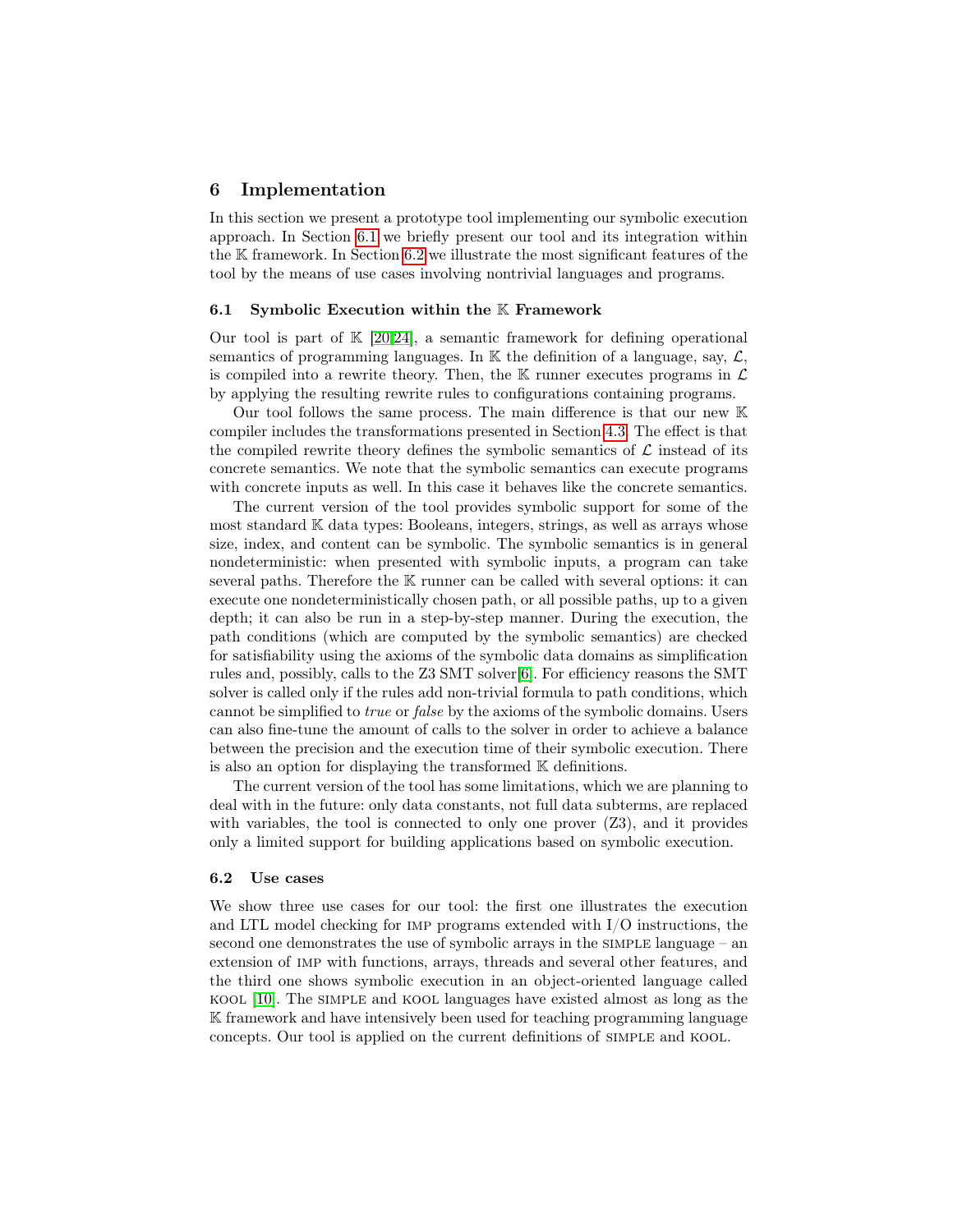**IMP with I/O operations** We first enrich the IMP language (Figure 1) with read and print operations. This enables the execution of imp programs with symbolic input data. We then compile the resulting definition by calling the K compiler with an option telling it to generate the symbolic semantics of the language by applying the transformations described in Section 4.3.



Programs such as sum. imp shown in Figure 6 can now be run with the  $K$ runner in the following ways:

- 1. with symbolic or with concrete inputs;
- 2. on one arbitrary execution path, or on all paths up to a given bound;
- 3. in a step-wise manner, or by letting the program completely execute a given number of paths.

For example, by running sum imp with a symbolic input  $n$  (here and thereafter we use mathematical font for symbolic values) and requiring at most five completed executions, the K runner outputs the five resulting, final configurations, one of which is shown below, in a syntax slightly simplified for readability:  $\langle k \rangle$  .  $\langle k \rangle$ 

```
\text{Ypath-condition>} \quad n > 0 \land (n-1 > 0) \land \neg((n-1)-1 > 0) \iff \text{Ypath-condition>}<state>
        n \mid \rightarrow (n-1) - 1s |-> n + (n - 1)</state>
```
The program is finished since the k cell has no code left to execute. The path condition actually means  $n = 2$ , and in this case the sum s equals  $n+(n-1) = 2+$ 1, as shown by the state cell. The other four final configurations, not shown here, compute the sums of numbers up to 1, 3, 4, and 5, respectively. Users can run the program in a step-wise manner in order to see intermediary configurations in additional to final ones. During this process they can interact with the runner, e.g., by choosing one execution branch of the program among several, feeding the program with inputs, or letting the program run on an arbitrarily chosen path until its completion.

LTL model checking The K runner includes a hook to the Maude LTL (Linear Temporal Logic) model checker [16]. Thus, one can model check LTL formulas on programs having a finite state space (or by restricting the verification to a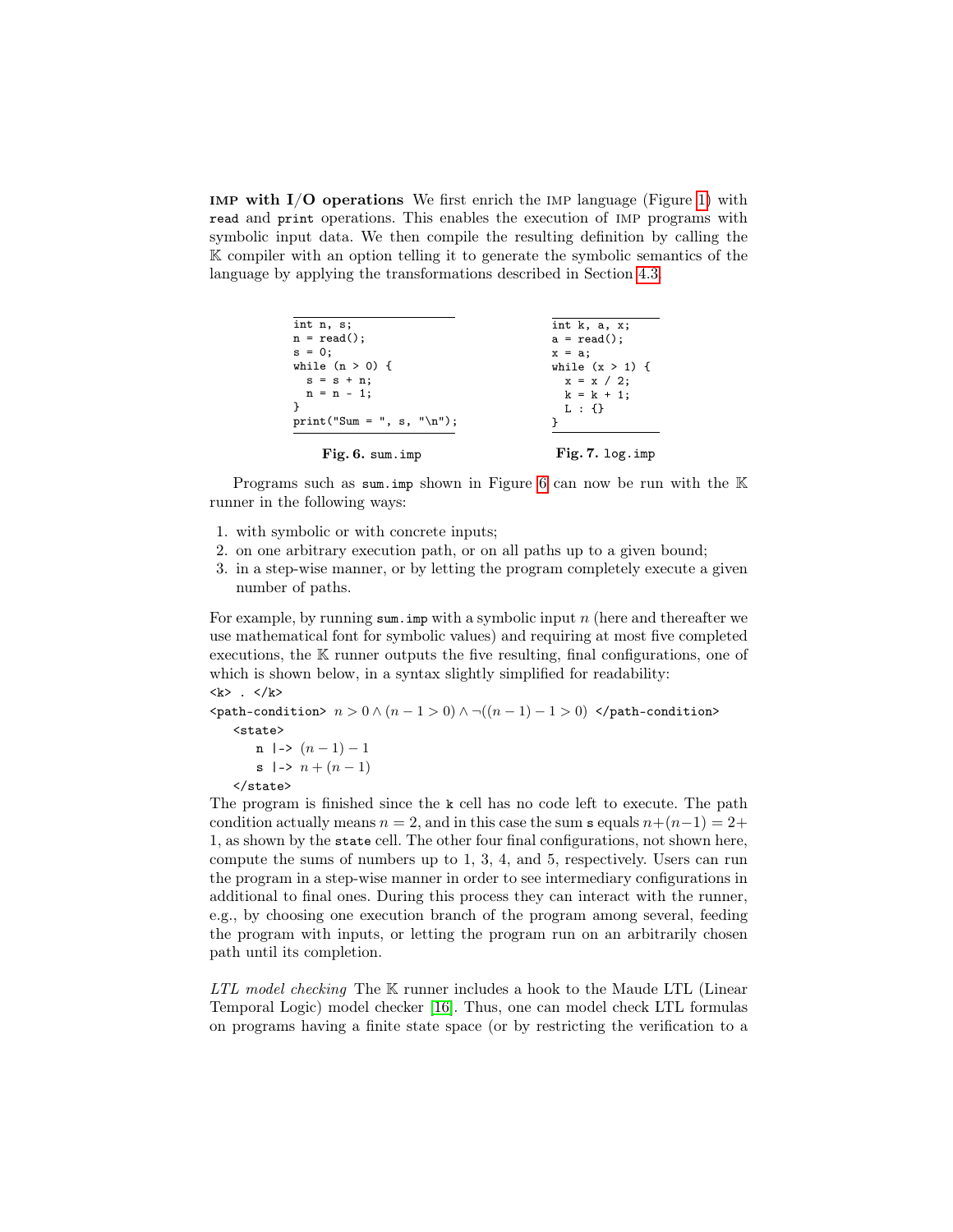| void init(int[] a, int x, int j){ | void main() $\{$    |
|-----------------------------------|---------------------|
| int $i = 0$ , $n = sizeOf(a)$ ;   | int $n = read()$ ;  |
| $a[i] = x;$                       | int $j = read()$ ;  |
| while $(a[i] := x \& k \in (n)$ { | int $x = read()$ ;  |
| $a[i] = 2 * i;$                   | int $a[n]$ , i = 0; |
| $i = i + 1$ ;                     | while $(i < n)$ {   |
|                                   | $a[i] = read()$ ;   |
| if $(i > j)$ {                    | $i = i + 1$ ;       |
| print("error");                   |                     |
|                                   | init(a, x, j);      |
|                                   |                     |

Fig. 8. simple program: init-arrays

finite subset of the state space). This requires an (automatic) extension of the syntax and semantics of a language for including labels that are used as atomic propositions in the LTL formulas. Predicates on the program's variables can be used as propositions in the formulas as well, using the approach outlined in [15].

Consider for instance the program log.imp in Figure 7, which computes the integer binary logarithm of an integer read from the input. We prove that whenever the loop visits the label L, the inequalities  $x * 2^{k} \le a < (x+1) * 2^{k}$  hold. The invariant was guessed using several step-wise executions. We let a be a symbolic value and restrict it in the interval (0..10) to obtain a finite state space. We prove that the above property, denoted by  $\texttt{logInv}(a,x,k)$  holds whenever the label L is visited and a is in the given interval, using the following command (again, slightly edited for better readability):

```
$ krun log.imp -cPC="a >_{Int} 0 \wedge_{Bool} a <_{Int} 10" -cIN="a"
                     -ltlmc "\Box_{Ltl} (L \rightarrow_{Ltl} logInv(a, x, k))"
```
The K runner executes the command by calling the Maude LTL model-checker for the LTL formula  $\Box_{Ltl}$  (L  $\rightarrow_{Ltl}$  logInv(a, x, k)) and the initial configuration having the program  $\log \text{imp}$  in the computation cell k, the symbolic value a in the input cell in, and the constraint  $a >_{Int} 0 \wedge_{Bool} a <_{Int} 10$  in the path condition. The result returned by the tool is that the above LTL formula holds.

simple, symbolic arrays, and bounded model checking We illustrate symbolic arrays in the SIMPLE language and shows how the K runner can directly be used for performing bounded model checking. In the program in Figure 8, the init method assigns the value  $x$  to the array a at an index j, then fills the array with ascending even numbers until it encounters  $x$  in the array; it prints *error* if the index i went beyond j in that process. The array and the indexes i, j are parameters to the function, passed to it by the main function which reads them from the input. In [1] it has been shown, using model-checking and abstractions on arrays, that this program never prints error.

We obtain the same result by running the program with symbolic inputs and using the K runner as a bounded model checker:

```
$ krun init-arrays.simple -cPC="n >_{Int} 0" -search -cIN="n j x a1 a2 a3"
                           -pattern="<T> <out> error </out> B:Bag </T>"
Search results:
No search results
```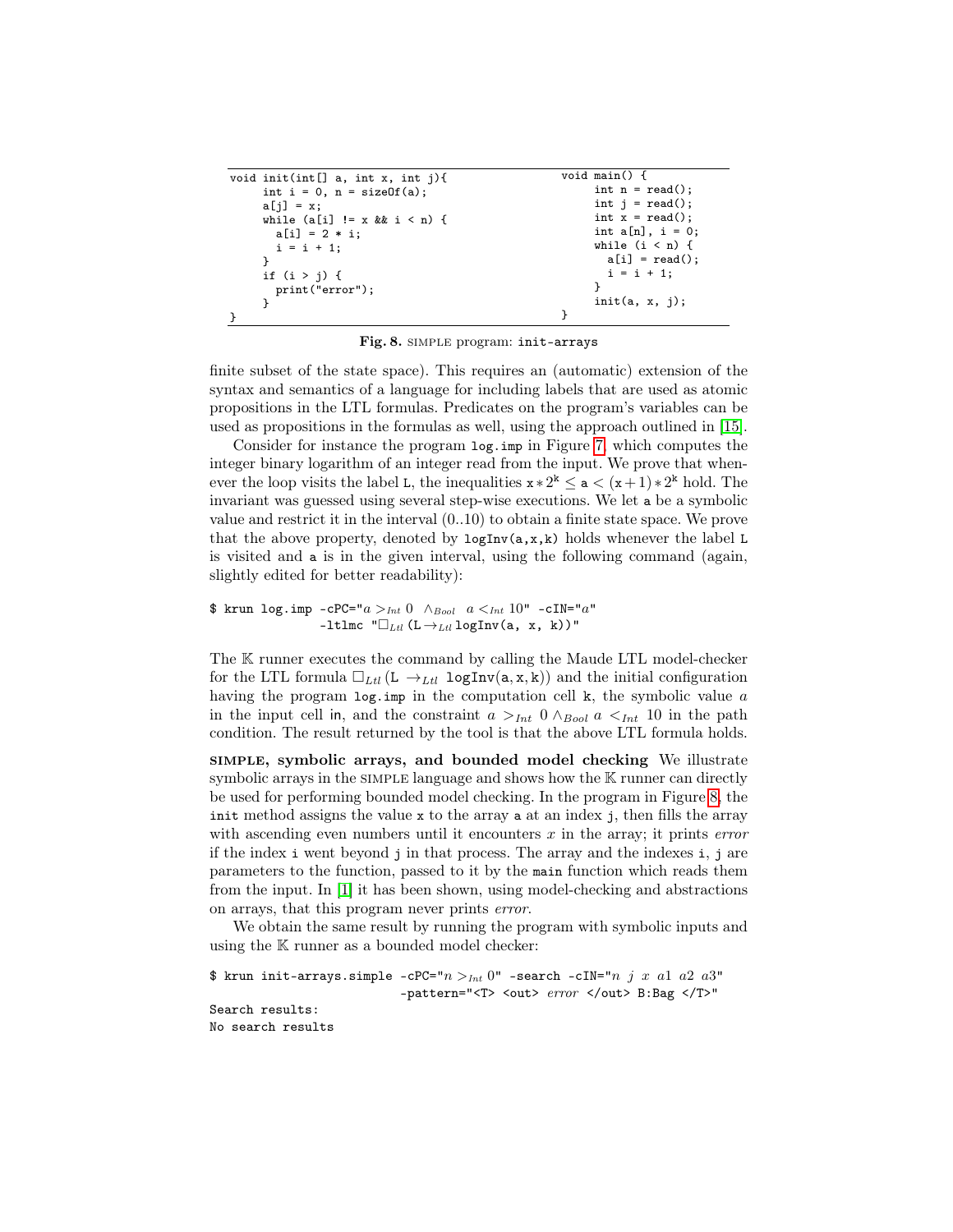```
class List {
  int a[10];
  int size, capacity;
  ...
  void insert (int x) {
    if (size < capacity) {
      a[size] = x; +isize;}
  }
  void delete(int x) {
    int i = 0;
    while(i < size-1 && a[i] != x) {
      i = i + 1;}
    if (a[i] == x) {
      while (i < size - 1) {
        a[i] = a[i+1];i = i + 1;}
      size = size - 1;}
  }
  ...
}
                                           class OrderedList extends List {
                                             ...
                                             void insert(int x){
                                               if (size < capacity) {
                                                 int i = 0, k;while(i \leq size && a[i] \leq x) {
                                                   i = i + 1:
                                                 }
                                                 +size; k = size - 1;
                                                 while(k > i) {
                                                   a[k] = a[k-1]; k = k - 1;}
                                                 a[i] = x;
                                               }
                                             }
                                           }
                                           class Main {
                                             void Main() {
                                               List 11 = new List();... // read elements of l1 and x
                                               List 12 = 11.copy();
                                               11.insert(x); 11.delete(x);if (12.eqTo(11) == false) {
                                                 print("error\n");
                                               }
                                             }
                                           }
```
Fig. 9. lists.kool: implementation of lists in kool

The initial path condition is  $n >_{Int} 0$ . The symbolic inputs for **n**, j, x are entered as  $n \, j \, x$ , and the array elements al a2 a3 are also symbolic. The -pattern option specifies a pattern to be searched in the final configuration: the text error should be in the configuration's output buffer. The above command thus performs a bounded model-checking with symbolic inputs (the bound is implicitly set by the number of array elements given as inputs - 3). It does not return any solution, meaning that that the program will never print error.

The result was obtained using symbolic execution without any additional tools or techniques. We note that array sizes are symbolic as well, a feature that, to our best knowledge, is not present in other symbolic execution frameworks.

kool: testing virtual method calls on lists Our last example (Figure 9) is a program in the kool object-oriented language. It implements lists and ordered lists of integers using arrays. We use symbolic execution to check the well-known virtual method call mechanism of object-oriented languages: the same method call, applied to two objects of different classes, may have different outcomes.

The List class implements (plain) lists. It has methods for creating, copying, and testing the equality of lists, as well as for inserting and deleting elements in a list. Figure 9 shows only a part of them. The class OrderedList inherits from List. It redefines the insert method in order to ensure that the sequences of elements in lists are sorted in increasing order. The Main class creates a list l1, initializes l1 and an integer variable x with input values, copies l1 to a list l2 and then inserts and deletes  $x$  in 11. Finally it compares 11 to 12 element by element, and prints error if it finds them different. We use symbolic execution to show that the above sequence of method calls results in different outcomes,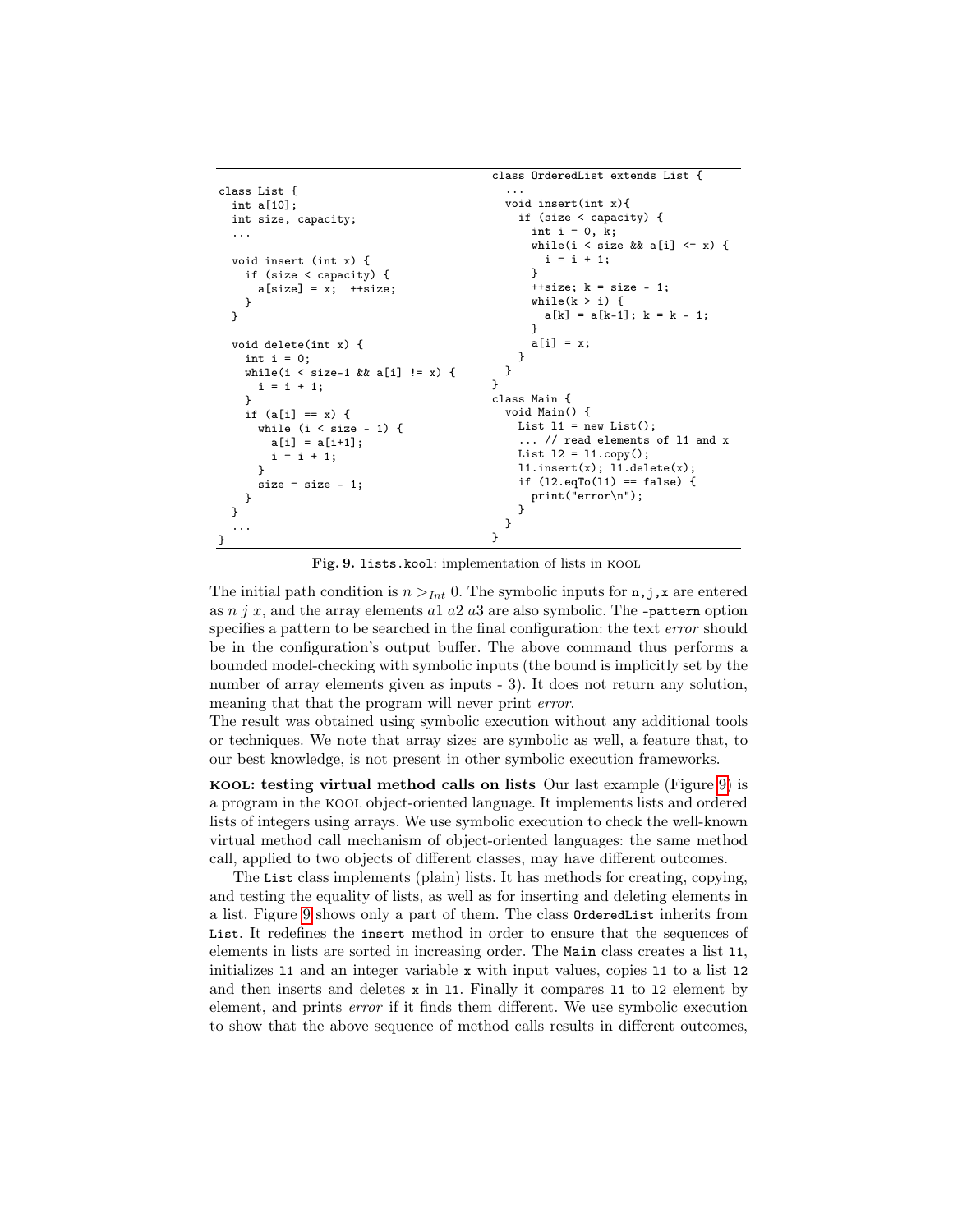depending on whether l1 is a List or an OrderedList. We first try the case where 11 is a List, by issuing the following command to the  $K$  runner:

```
\quad krun lists.kool -search -cIN="e_1 e_2 x"
                        -pattern="<T> <out> error </out> B:Bag </T>"
Solution 1, State 50:
<path-condition>
   e_1 = x \wedge_{Bool} \neg_{Bool} (e_1 = e_2)</path-condition>
...
```
The command initializes 11 with two symbolic values  $(e_1, e_2)$  and sets x to the symbolic value x. It searches for configurations that contain *error* in the output. The tool finds one solution, with  $e_1 = x$  and  $e_1 \neq e_2$  in the path condition. Since insert of List appends  $x$  at the end of the list and deletes the first instance of  $x$ from it, 11 consists of  $(e_2, x)$  when the two lists are compared, in contrast to 12, which consists of  $(e_1, e_2)$ . The path condition implies that the lists are different.

The same command on the same program but where l1 is an OrderedList finds no solution. This is because insert in OrderedList inserts an element in a unique place (up to the positions of the elements equal to it) in an ordered list, and delete removes either the inserted element or one with the same value. Hence, inserting and then deleting an element leaves an ordered list unchanged.

Thus, virtual method call mechanism worked correctly in the tested scenarios. An advantage of using our symbolic execution tool is that the condition on the inputs that differentiated the two scenarios was discovered by the tool. This feature can be exploited in other applications such as test-case generation.

### 6.3 The implementation of the tool

Our tool was developed as an extension of the K compiler. A part of the connection to the Z3 SMT solver was done in K itself, and the rest of the code is written in Java. The K compiler (kompile) is organized as a list of transformations applied to the abstract syntax tree of a K definition. Our compiler inserts additional transformations (formally described in Section 4.3). These transformations are inserted when the K compiler is called with the –symbolic option.

The compiler adds syntax declarations for each sort, which allows users to use symbolic values written as, e.g., #symSort(x) in their programs. The tool also generates predicates used to distinguish between concrete and symbolic values.

For handling the path condition, a new configuration cell,  $\epsilon$  path-condition is automatically added to the configuration. The transformations of rules discussed in Subsection 4.3 are also implemented as transformers applied to rules. There is a transformer for linearizing rules, which collects all the variables that appear more than once in the left hand side of a rule, generates new variables for each one, and adds an equality in the side condition. There is also a transformer that replaces data subterms with variables, following the same algorithm as the previous one, and a transformer that adds rule's conditions in the symbolic configuration's path conditions. In practice, building the path condition blindly may lead to exploration of program paths which are not feasible. For this reason,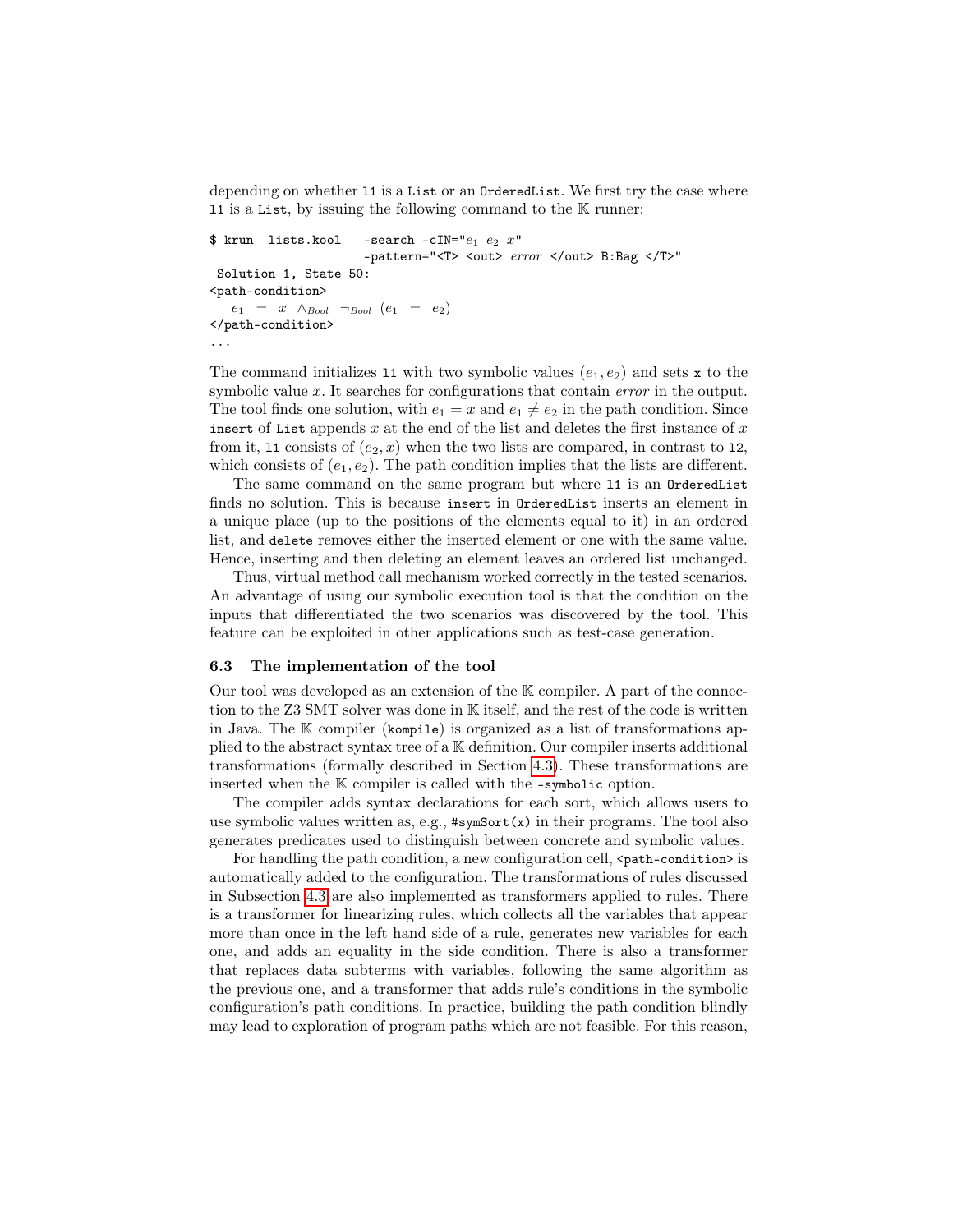the transformer that collects the path condition also adds, as a side condition to rewrite rules, a call to the SMT solver of the form checkSat $(\phi) \neq$  "unsat", where the checkSat function calls the SMT solver over the current path condition  $\phi$ . When the path condition is found unsatisfiable the current path is not explored any longer. A problem that arises here is that, in K, the condition of rules may also contain internally generated predicates needed only for matching. Those predicates should not be part of the path condition, therefore they had to be filtered out from rule's conditions before the latter are added to path conditions.

Not all the rules from a K definition must be transformed. This is the case, e.g., of the rules computing functions or predicates. We have created a transformer that detects such rules and marks them with a tag. The tag can also be used by the user, in order to prevent the transformation of other rules if needed. Finally, in order to allow passing symbolic inputs to programs we generated a variable \$IN, initialized at runtime by krun with the value of the option –cIN.

### 7 Conclusion and Future Work

We have presented a formal and generic framework for the symbolic execution of programs in languages having operational semantics defined by term-rewriting. Starting from the formal definition of a language  $\mathcal{L}$ , the symbolic version  $\mathcal{L}^{\mathfrak{s}}$  of the language is automatically constructed, by extending the datatypes used in  $\mathcal L$  with symbolic values, and by modifying the semantical rules of  $\mathcal L$  in order to make them process symbolic values appropriately. The symbolic semantics of  $\mathcal L$ is then the (usual) semantics of  $\mathcal{L}^{\mathfrak{s}}$ , and symbolic execution of programs in  $\mathcal{L}$ is the (usual) execution of the corresponding programs in  $\mathcal{L}^{\mathfrak{s}}$ , which is the application of the rewrite rules of the semantics of  $\mathcal{L}^{\mathfrak{s}}$  to programs. Our symbolic execution has the natural properties of coverage, meaning that to each concrete execution there is a feasible symbolic one on the same path of instructions, and precision, meaning that each feasible symbolic execution has a concrete execution on the same path. These results were obtained by carefully constructing definitions about the essentials of programming languages, in an algebraic and term-rewriting setting. We have implemented a prototype tool in the K framework and have illustrated it by instantiating it to several languages defined in K.

Future Work We are planning to use symbolic execution as the basic mechanism for the deductive systems for program logics also developed in the K framework (such as reachability logic [21] and our own circular equivalence logic [14]). More generally, our symbolic execution can be used for program testing, debugging, and verification, following the ideas presented in related work, but with the added value of being language independent and grounded in formal operational semantics. In order to achieve that, we have to develop a rich domain of symbolic values, able to handle e.g., heaps, stacks, and other common data types.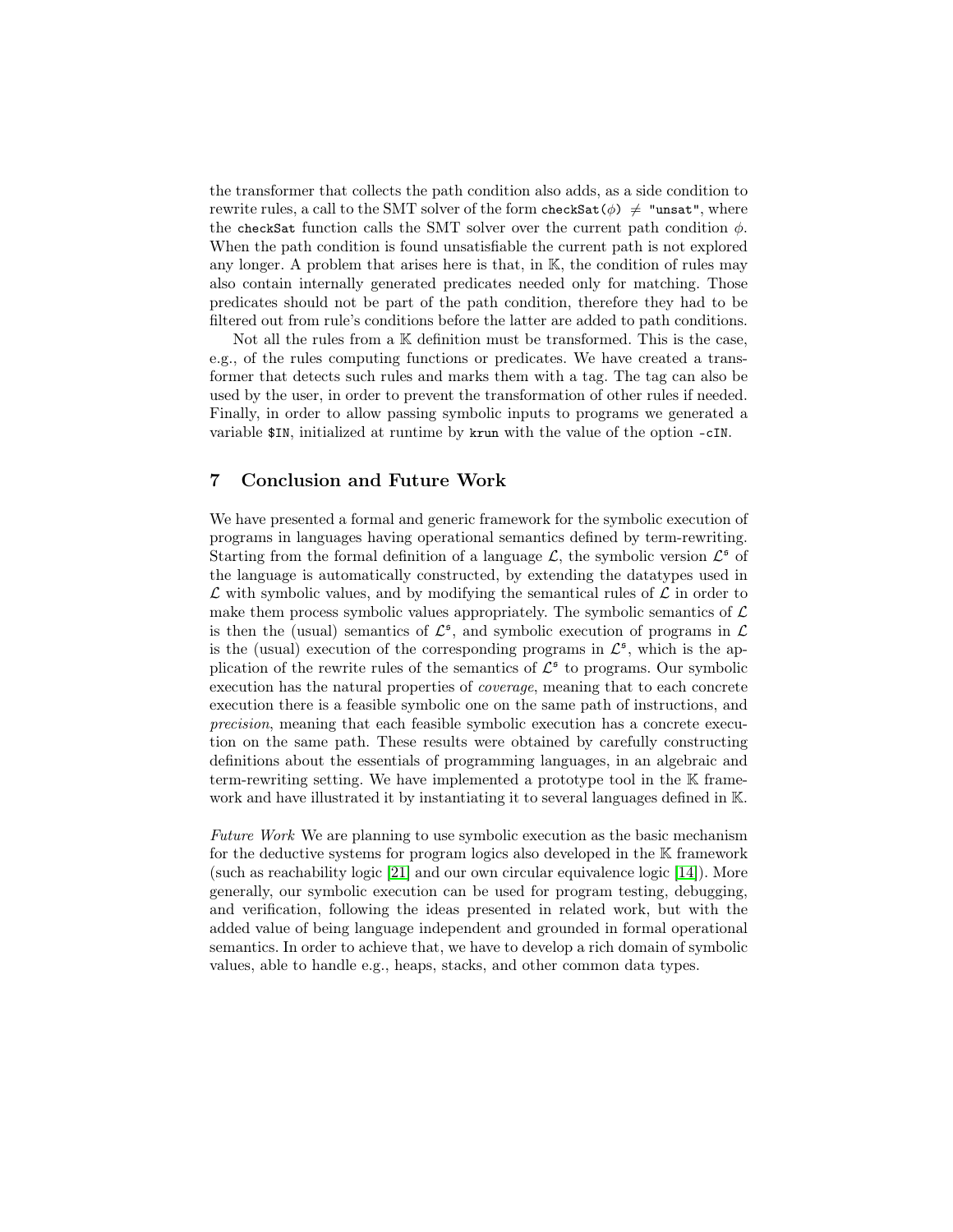Acknowledgements The results presented in this paper would not have been possible without the valuable support from the  $\mathbb K$  tool development team ([http:](http://k-framework.org) [//k-framework.org](http://k-framework.org)). We would like to thank the reviewers for their helpful comments. The work presented here was supported in part by Contract 161/15.06.2010, SMIS-CSNR 602-12516 (DAK).

### References

- 1. A. Armando, M. Benerecetti, and J. Mantovani. Model checking linear programs with arrays. In Proceedings of the Workshop on Software Model Checking, volume 144 - 3, pages 79 – 94, 2006.
- 2. F. Baader and T. Nipkow. Term rewriting and all that. Cambridge University Press, New York, NY, USA, 1998.
- 3. J. Berdine, C. Calcagno, and P. W. O'Hearn. Symbolic execution with separation logic. In APLAS, volume 3780 of Lecture Notes in Computer Science, pages 52–68. Springer, 2005.
- 4. C. Cadar, V. Ganesh, P. M. Pawlowski, D. L. Dill, and D. R. Engler. EXE: automatically generating inputs of death. In A. Juels, R. N. Wright, and S. D. C. di Vimercati, editors, ACM Conference on Computer and Communications Security, pages 322–335. ACM, 2006.
- 5. J. de Halleux and N. Tillmann. Parameterized unit testing with Pex. In TAP, volume 4966 of Lecture Notes in Computer Science, pages 171–181. Springer, 2008.
- 6. L. M. de Moura and N. Bjørner. Z3: An efficient SMT solver. In TACAS, volume 4963 of Lecture Notes in Computer Science, pages 337–340. Springer, 2008.
- 7. L. K. Dillon. Verifying general safety properties of Ada tasking programs. IEEE Trans. Softw. Eng., 16(1):51–63, Jan. 1990.
- 8. S. Escobar, J. Meseguer, and R. Sasse. Variant narrowing and equational unification. Electr. Notes Theor. Comput. Sci., 238(3):103–119, 2009.
- 9. P. Godefroid, N. Klarlund, and K. Sen. DART: directed automated random testing. In PLDI, pages 213–223. ACM, 2005.
- 10. M. Hills and G. Rosu. Kool: An application of rewriting logic to language prototyping and analysis. In RTA, volume 4533 of Lecture Notes in Computer Science, pages 246–256. Springer, 2007.
- 11. S. Khurshid, C. S. Păsăreanu, and W. Visser. Generalized symbolic execution for model checking and testing. In H. Garavel and J. Hatcliff, editors, TACAS, volume 2619 of Lecture Notes in Computer Science, pages 553–568. Springer, 2003.
- 12. J. C. King. Symbolic execution and program testing. Commun. ACM, 19(7):385– 394, 1976.
- 13. G. Li, I. Ghosh, and S. P. Rajan. KLOVER: A symbolic execution and automatic test generation tool for  $C_{++}$  programs. In G. Gopalakrishnan and S. Qadeer, editors, CAV, volume 6806 of Lecture Notes in Computer Science, pages 609–615. Springer, 2011.
- 14. D. Lucanu and V. Rusu. Program equivalence by circular reasoning. In Integrated Formal Methods. 10th International Conference, IFM 2013, volume 7940 of LNCS, pages 362–377. Springer, 2013.
- 15. D. Lucanu, T. F. Şerbănuţă, and G. Roşu. The K Framework distilled. In 9th International Workshop on Rewriting Logic and its Applications, volume 7571 of Lecture Notes in Computer Science, pages 31–53. Springer, 2012. Invited talk.